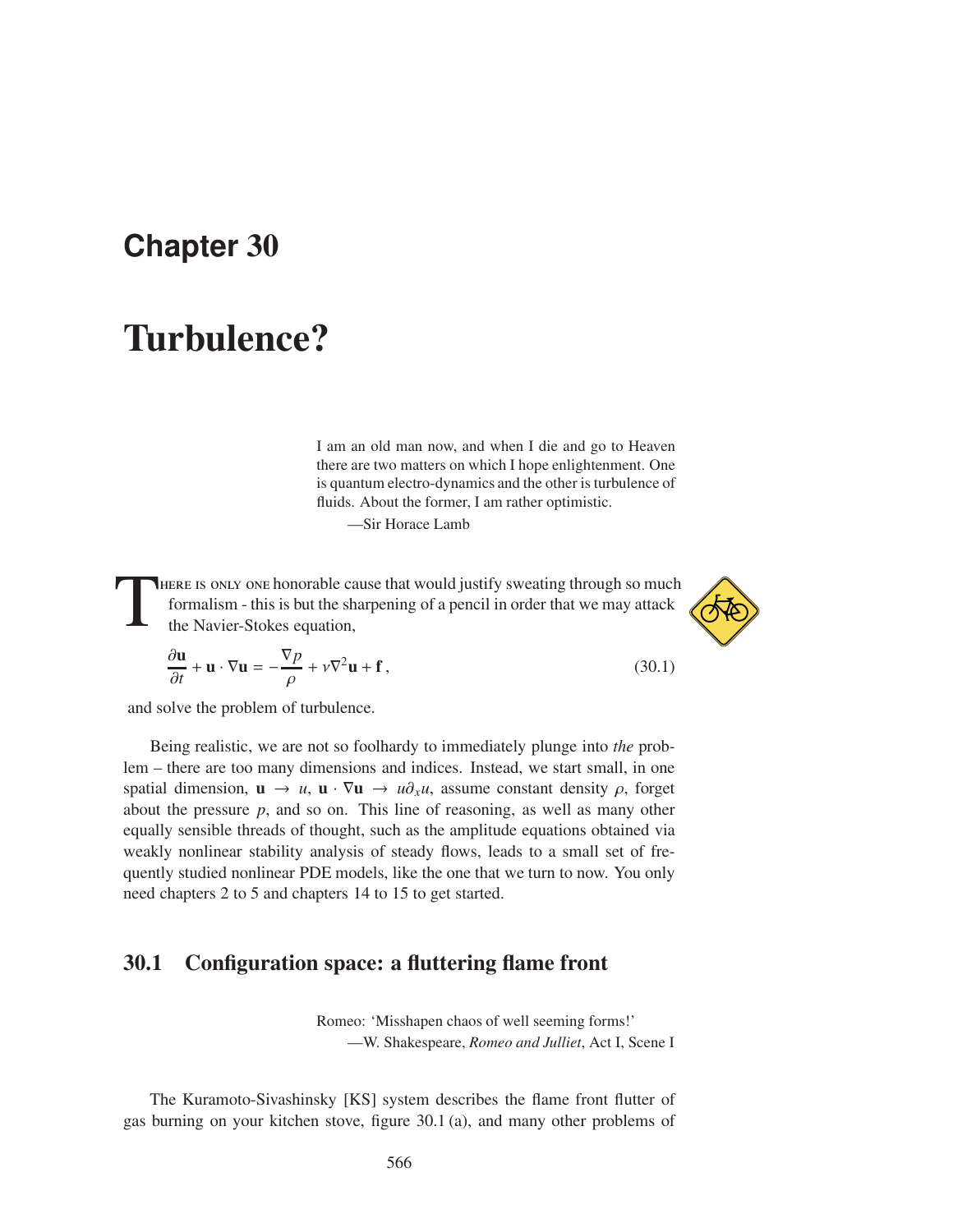greater import, is one of the simplest nonlinear systems that exhibit 'turbulence' (in this context often referred to more modestly as 'spatiotemporally chaotic behavior'). The time evolution of the 'flame front velocity'  $u = u(x, t)$  on a periodic domain  $u(x, t) = u(x + L, t)$  is given by

$$
u_t + \frac{1}{2}(u^2)_x + u_{xx} + \nu u_{xxxx} = 0, \qquad x \in [0, L].
$$
 (30.2)

In this equation  $t \geq 0$  is the time and *x* is the spatial coordinate. The subscripts *x* and *t* denote partial derivatives with respect to *x* and *t*:  $u_t = \frac{\partial u}{\partial \theta}$ ,  $u_{xxxx}$  stands for the 4th spatial derivative of  $u = u(x, t)$  at position x and time t. In what follows we use interchangeably the 'dimensionless system size'  $\tilde{L}$ , or the periodic domain size  $L = 2\pi \tilde{L}$ , as the system parameter. We take note, as in the Navier-Stokes equation (30.1), of the 'inertial' term  $u\partial_x u$ , the 'anti-diffusive' term  $\partial_x^2 u$  (with a "wrong" sign), '(hyper-)viscosity'  $\nu$ , etc..

In what follows we will analyse -step by step- PDEs using methods developed above for finite dimensional dynamical systems. First we discuss PDEs as fields defined over configuration space. Once we go over to the state space description the techniques developped for analysis of ODEs will go over to PDEs, as is.

#### 30.1.1 The Ring of Fire - symmetries

The Kuramoto-Sivashinsky equation (30.2) is space translationally invariant, time translationally invariant, and invariant under reflection  $x \to -x$ ,  $u \to -u$ . Comparing  $u_t$  and  $(u^2)_x$  terms we note that *u* has dimensions of [*x*]/[*t*], hence *u* is the 'velocity', rather than the 'height' of the flame front. Indeed, the Kuramoto-Sivashinsky equation is Galilean invariant: if  $u(x, t)$  is a solution, then  $v + u(x - vt, t)$ , with  $\nu$  an arbitrary constant velocity, is also a solution. Without loss of generality, in our calculations we shall work in the zero mean velocity frame

$$
\int dx u = 0. \tag{30.3}
$$

In terms of the system size *L*, the only length scale available, the dimensions of terms in (30.2) are  $[x] = L$ ,  $[t] = L^2$ ,  $[u] = L^{-1}$ ,  $[v] = L^2$ . Scaling out the "viscosity"  $v$  by  $x \to xv^{1/2}$ ,  $t \to tv$ ,  $u \to uv^{-1/2}$ , brings the Kuramoto-Sivashinsky equation (30.2) to a non-dimensional form

$$
u_t + u u_x + u_{xx} + u_{xxxx} = 0, \qquad x \in [0, Lv^{-1/2}] = [0, 2\pi \tilde{L}]. \tag{30.4}
$$

In this way we trade in the "viscosity" ν and the system size *L* for a single dimensionless system size parameter

$$
\tilde{L} = L/(2\pi\sqrt{\nu})\tag{30.5}
$$

which plays the role of a "Reynolds number" for the Kuramoto-Sivashinsky system. Sometimes *L* is used as the system parameter, with ν fixed to 1, and at other times  $\nu$  is varied with *L* fixed to either 1 or  $2\pi$ . Physically, varying *L* is the right thing to do if one is interested in taking *L* large, and studying 'spatio-temporal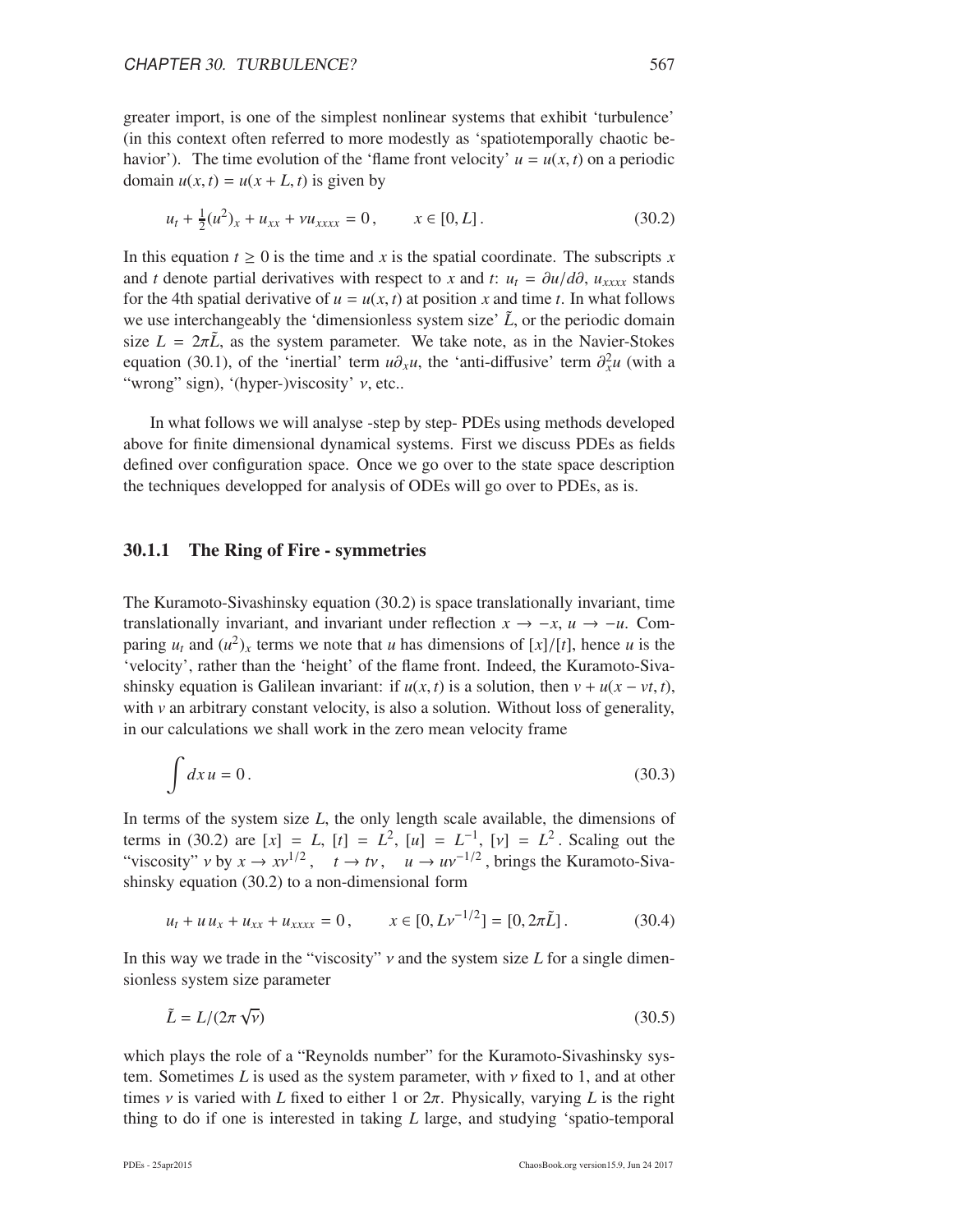**Figure** 30.1: (a) Kuramoto-Sivashinsky dynamics visualized as the Bunsen burner flame flutter, with  $u = u(x, t)$  the "velocity of the flame front" at position *x* and time *t*. (b) A typical "turbulent" solution of the Kuramoto-Sivashinsky equation, system size  $L = 20\pi\sqrt{2} \approx 88.86$ . The color (gray scale) indicates the value of *u* at a given position and instant in time. The *x* coordinate is scaled with the most unstable wavelength  $2\pi\sqrt{2}$ , which is approximately also the mean wavelength of the turbulent flow. The dynamics is typical of a large system, in this case approximately 10 mean wavelengths wide. (from ref. [A1.84])



chaos.' In what follows we shall state results of all calculations in units of dimensionless system size  $\tilde{L}$ . The time units also have to be rescaled; for example, if  $T_p^*$  is a period of a periodic solution of (30.2) with a given  $\nu$  and  $L = 2\pi$ , then the corresponding solution of the non-dimensionalized (30.4) has period

$$
T_p = T_p^* / \nu. \tag{30.6}
$$

The term  $(u^2)_x$  makes this a *nonlinear system*. This is one of the simplest conceivable nonlinear PDE, playing the role in the theory of spatially extended systems a bit like the role that the  $x^2$  nonlinearity plays in the dynamics of iterated mappings. The time evolution of a typical solution of the Kuramoto-Sivashinsky section 3.3 system is illustrated by figure 30.1 (b). The remark 30.1

*G*, the group of actions  $g \in G$  on a state space (reflections, translations, etc.) is a symmetry of the KS flow (30.2) if  $g u_t = F(g u)$ . The KS equation is time translationally invariant, and space translationally invariant on a periodic domain under the 1-parameter group of  $O(2)$ : { $\tau_{\ell/L}, \sigma$ }. If  $u(x, t)$  is a solution, then  $\tau_{\ell/L} u(x, t) = u(x + \ell, t)$  is an equivalent solution for any shift  $-L/2 < \ell \leq L/2$ , as is the reflection ('parity' or 'inversion')

$$
\sigma u(x) = -u(-x). \tag{30.7}
$$

Due to the hyperviscous damping  $u_{xxxx}$ , long time solutions of Kuramoto-Sivashinsky equation are smooth,  $a_k$  drop off fast with  $k$ , and truncations of (30.13) to *N* terms,  $16 \le N \le 128$ , yield highly accurate solutions for system sizes considered here. Robustness of the Fourier representation of KS as a function of the number of modes kept in truncations, a subtle issue. Adding an extra mode to a truncation introduces a small perturbation. However, this can (and often will) throw the dynamics into a different asymptotic state. A chaotic attractor for  $N = 15$  can collapse into an attractive period-3 cycle for  $N = 16$ , and so on.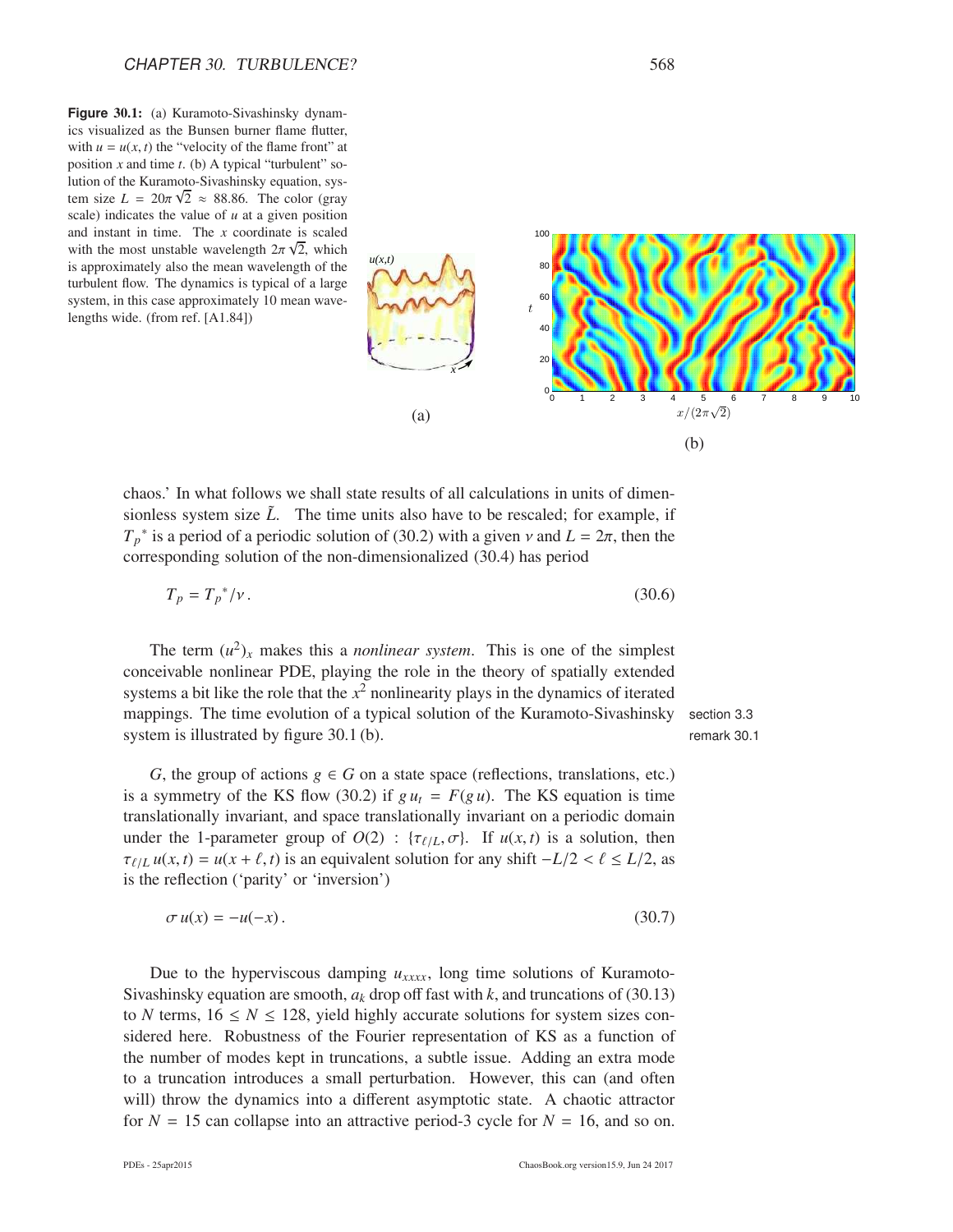If we compute, for example, the Lyapunov exponent  $\lambda_N$  for a strange attractor of the system (30.13), there is no reason to expect  $\lambda_N$  to smoothly converge to a limit value  $\lambda$ , as  $N \to \infty$ , because of the lack of structural stability both as a function of truncation N, and the system size  $\tilde{L}$ . However, later in this chapter we explore both equilibria and short periodic orbits, which are robust under mode truncations and small system parameter  $\tilde{L}$  changes. Spatial representations of PDEs (such as figure 30.1 (b) and the 3*D* snapshots of velocity and vorticity fields in Navier-Stokes) offer little insight into detailed dynamics of low-*Re* flows. Much more illuminating are the state space representations.



Reflection generates the dihedral subgroup  $D_1 = \{1, \sigma\}$  of  $O(2)$ . Let U be the space of real-valued velocity fields periodic and square integrable on the interval  $\Omega = [-L/2, L/2],$ 

$$
\mathbb{U} = \{ u \in L^{2}(\Omega) \mid u(x) = u(x + L) \}.
$$
\n(30.8)

A continuous symmetry maps each state  $u \in U$  to a manifold of functions with identical dynamic behavior. Relation  $\sigma^2 = 1$  induces linear decomposition  $u(x) =$  $u^+(x) + u^-(x), u^{\pm}(x) = P^{\pm}u(x) \in \mathbb{U}^{\pm}$ , into irreducible subspaces  $\mathbb{U} = \mathbb{U}^+ \oplus \mathbb{U}^-$ , where

$$
P^{+} = (1 + \sigma)/2, \qquad P^{-} = (1 - \sigma)/2, \qquad (30.9)
$$

are the antisymmetric/symmetric projection operators. Applying  $P^+$ ,  $P^-$  on the KS equation (30.2) we have [30.17]

$$
u_t^+ = -(u^+ u_x^+ + u^- u_x^-) - u_{xx}^+ - u_{xxxx}^+ u_t^- = -(u^+ u_x^- + u^- u_x^+) - u_{xx}^- - u_{xxxx}^-.
$$
 (30.10)

If  $u^- = 0$ , KS flow is confined to the antisymmetric  $U^+$  subspace,

$$
u_t^+ = -u^+ u_x^+ - u_{xxx}^+ - u_{xxxx}^+, \tag{30.11}
$$

but otherwise the nonlinear terms in (30.10) mix the two subspaces.



### 30.2 Constructing a state space

Spatial periodicity  $u(x, t) = u(x + L, t)$  makes it convenient to work in the Fourier space,

$$
u(x,t) = \sum_{k=-\infty}^{+\infty} a_k(t)e^{ikx/\tilde{L}},
$$
\n(30.12)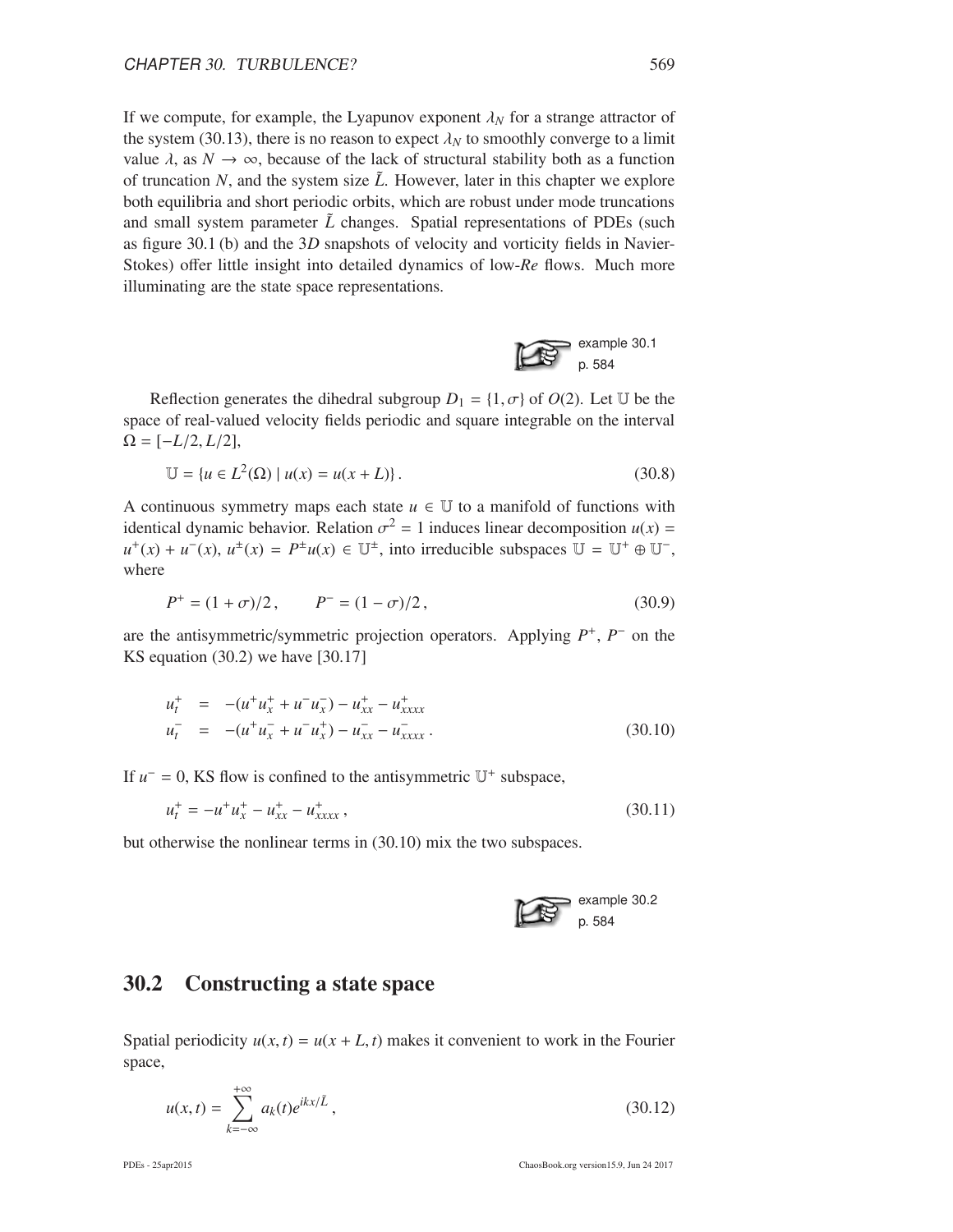with the 1-dimensional PDE (30.2) replaced by an infinite set of ODEs for the complex Fourier coefficients  $a_k(t)$ :

$$
\dot{a}_k = v_k(a) = (q_k^2 - q_k^4) a_k - i \frac{q_k}{2} \sum_{m = -\infty}^{+\infty} a_m a_{k-m}, \qquad q_k = k/\tilde{L} \,. \tag{30.13}
$$

As  $\dot{a}_0 = 0$ ,  $a_0$  is a conserved quantity, in our calculations fixed to  $a_0 = 0$  by the vanishing mean  $\langle u \rangle$  condition (30.3) for the front velocity. The velocity field  $u(x, t)$  is real, so  $a_k = a_{-k}^*$ , and we can replace the sum by an  $m > 0$  sum. This is the infinite set of ordinary differential equations promised in this chapter's introduction.

As  $\dot{a}_0 = 0$  in (30.13),  $a_0$  is a conserved quantity fixed to  $a_0 = 0$  by the condition (30.3).

The translation operator action on the Fourier coefficients (2.16), represented here by a complex valued vector  $a = \{a_k \in \mathbb{C} \mid k = 1, 2, \ldots\}$ , is given by

$$
\tau_{\ell/L} a = \mathbf{g}(\ell) a, \tag{30.14}
$$

where  $\mathbf{g}(\ell) = \text{diag}(e^{iq_k \ell})$  is a complex valued diagonal matrix, which amounts to the *k*-th mode complex plane rotation by an angle  $k \ell / L$ . The reflection acts on the Fourier coefficients by complex conjugation,

$$
\sigma a = -a^* \tag{30.15}
$$

#### 30.2.1 Equilibria and relative equilibria

Equilibria (or the steady solutions) are the fixed profile time-invariant solutions,

$$
u(x,t) = u_q(x).
$$
 (30.16)

Due to the translational symmetry, the KS system also allows for relative equilibria (traveling waves, rotating waves), characterized by a fixed profile  $u_q(x)$  moving with constant speed *c*, i.e.

$$
u(x,t) = u_q(x-ct).
$$
 (30.17)

Here suffix *<sup>q</sup>* labels a particular invariant solution. Because of the reflection symmetry (30.7), the relative equilibria come in counter-traveling pairs  $u_q(x - ct)$ , −*uq*(−*x* + *ct*).

The relative equilibrium condition for the Kuramoto-Sivashinsky PDE (30.2) is the ODE

$$
\frac{1}{2}(u^2)_x + u_{xx} + u_{xxxx} = c u_x \tag{30.18}
$$

which can be analyzed as a dynamical system in its own right. Integrating once we get

$$
\frac{1}{2}u^2 - cu + u_x + u_{xxx} = E.
$$
 (30.19)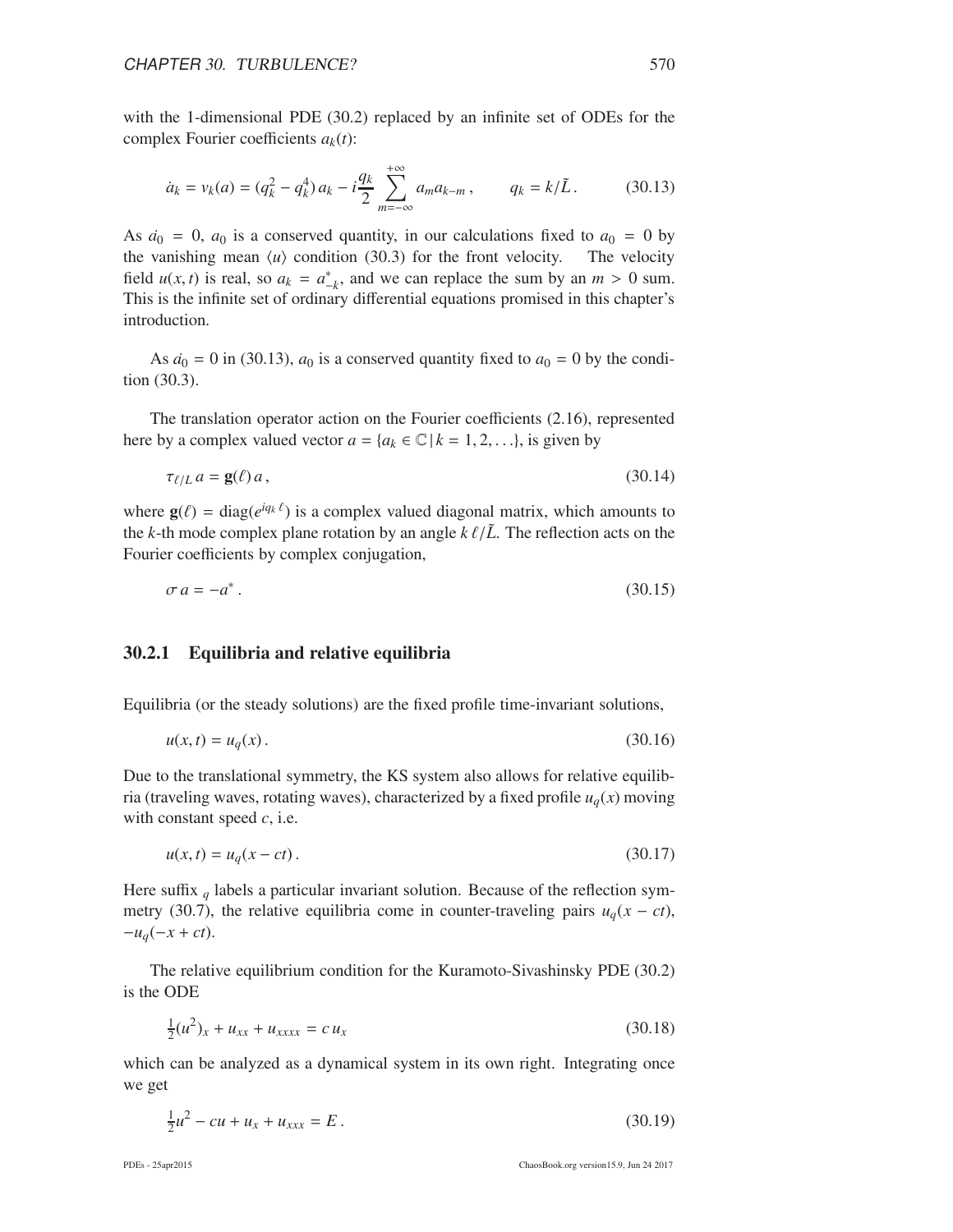

**Figure** 30.2: The energy (30.31) of the equilibria and relative equilibria that exist up to  $L = 22$ ,  $\tilde{L} = 3.5014...$ , plotted as a function of the system size  $\tilde{L} = L/2\pi$  (additional equilibria, not present at  $L = 22$  are given in ref. [30.9]). Solid curves denote *n*-cell solutions  $EQ_2$  and  $EQ_3$ , dotted curves the GLMRT equilibrium  $EQ_1$ , and dashed curves the relative equilibria  $TW_{\pm 1}$  and  $TW_{\pm 2}$ . The parameter  $\alpha$  of refs. [30.17, 30.9] is related to the system size by  $\tilde{L} = \sqrt{\alpha/4}$ .

This equation can be interpreted as a 3-dimensional dynamical system with spatial coordinate  $x$  playing the role of 'time,' and the integration constant  $E$  can be interpreted as 'energy,' see sect. 30.3.

For  $E > 0$  there is rich *E*-dependent dynamics, with fractal sets of bounded solutions investigated in depth by Michelson [30.18]. For  $\tilde{L}$  < 1 the only equilibrium of the system is the globally attracting constant solution  $u(x, t) = 0$ , denoted  $EQ<sub>0</sub>$  from now on. With increasing system size *L* the system undergoes a series of bifurcations. The resulting equilibria and relative equilibria are described in the classical papers of Kevrekidis, Nicolaenko and Scovel [30.17], and Greene and Kim [30.9], among others. The relevant bifurcations up to the system size investigated here are summarized in figure 30.2: at  $\tilde{L} = 22/2\pi = 3.5014 \cdots$ , the equilibria are the constant solution  $EQ_0$ , the equilibrium  $EQ_1$  called GLMRT by Greene and Kim [?, 30.9], the 2- and 3-cell states *EQ*<sup>2</sup> and *EQ*3, and the pairs of relative equilibria  $TW_{\pm 1}$ ,  $TW_{\pm 2}$ . All equilibria are in the antisymmetric subspace  $U^+$ , while  $EQ_2$  is also invariant under  $D_2$  and  $EQ_3$  under  $D_3$ .

In the Fourier representation the relative equilibria time dependence is

$$
a_k(t)e^{-itcq_k} = a_k(0). \tag{30.20}
$$

Differentiating with respect to time, we obtain the Fourier space version of the relative equilibrium condition (30.18),

$$
v_k(a) - iq_kca_k = 0, \qquad (30.21)
$$

which we solve for (time independent)  $a_k$  and  $c$ .

Periods of spatially periodic equilibria are multiples of *L*. Every time the system size crosses  $\tilde{L} = n$ , *n*-cell states are generated through pitchfork bifurcations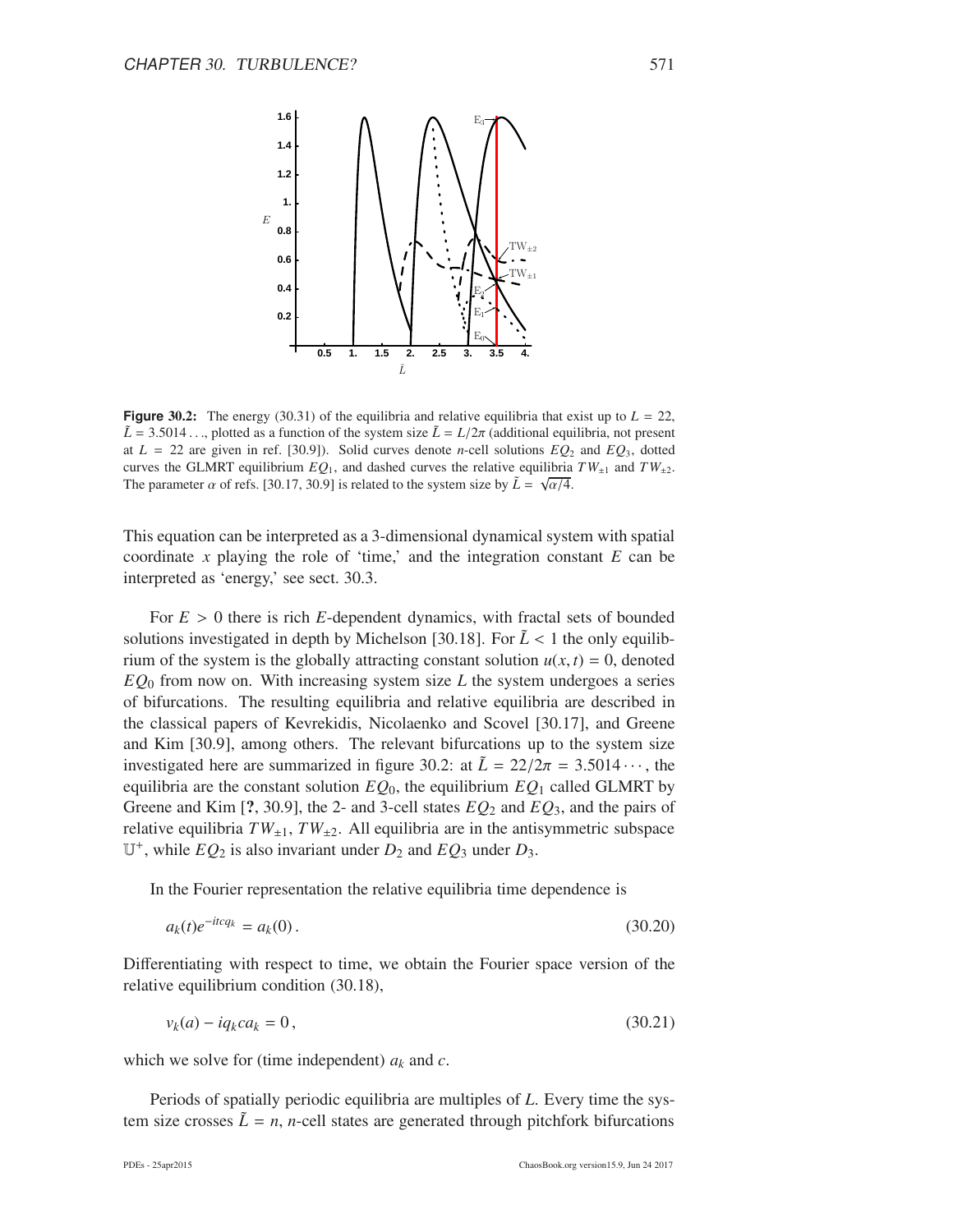off  $u = 0$  equilibrium. Due to the translational invariance of Kuramoto-Sivashinsky equation, they form invariant circles in the full state space. In the  $\mathbb{U}^+$  subspace considered here, they correspond to 2*n* points, each shifted by  $L/2n$ . For a sufficiently small *L* the number of equilibria is small and concentrated on the low wave-number end of the Fourier spectrum.

From (30.13) we see that the origin  $u(x, t) = 0$  has Fourier modes as the linear stability eigenvectors. The  $|k| < L$  long wavelength perturbations of the flat-front equilibrium are linearly unstable, while all  $|k| > L$  short wavelength perturbations are strongly contractive. The high *k* eigenvalues, corresponding to rapid variations of the flame front, decay so fast that the corresponding eigendirections are physically irrelevant. The most unstable mode, nearest to  $|k| = \tilde{L}/\sqrt{2}$ , sets the scale of the mean wavelength  $\sqrt{2}$  of the KS 'turbulent' dynamics, see figure 30.1.

#### 30.2.2 Relative periodic orbits, symmetries and periodic orbits

The KS equation (30.2) is time translationally invariant, and space translationally invariant under the 1-*d* Lie group of  $O(2)$  rotations: if  $u(x, t)$  is a solution, then  $u(x + \ell, t)$  and  $-u(-x, t)$  are equivalent solutions for any  $-L/2 < \ell \leq L/2$ . As a result of invariance under  $\tau_{\ell/L}$ , KS equation can have relative periodic orbit solutions with a profile  $u_p(x)$ , period  $T_p$ , and a nonzero shift  $\ell_p$ 

$$
\tau_{\ell_p/L}u(x, T_p) = u(x + \ell_p, T_p) = u(x, 0) = u_p(x).
$$
\n(30.22)

Relative periodic orbits (30.22) are periodic in  $v_p = \ell_p/T_p$  co-rotating frame (see figure 12.7), but in the stationary frame their trajectories are quasiperiodic. Due to the reflection symmetry (30.7) of KS equation, every relative periodic orbit  $u_p(x)$ with shift  $\ell_p$  has a symmetric partner  $-u_p(-x)$  with shift  $-\ell_p$ .

Due to invariance under reflections, KS equation can also have relative periodic orbits *with reflection*, which are characterized by a profile  $u_p(x)$  and period *Tp*

$$
\sigma u(x + \ell, T_p) = -u(-x - \ell, T_p) = u(x + \ell, 0) = u_p(x), \qquad (30.23)
$$

giving the family of equivalent solutions parameterized by  $\ell$  (as the choice of the reflection point is arbitrary, the shift can take any value in  $-L/2 < l \le L/2$ .

Armbruster *et al.* [?, 12.16] and Brown and Kevrekidis [12.21] (see also ref. [13.60]) link the birth of relative periodic orbits to an infinite period global bifurcation involving a heteroclinic loop connecting equilibria or a bifurcation of relative equilibria, and also report creation of relative periodic orbit branches through bifurcation of periodic orbits.

As  $\ell$  is continuous in the interval  $[-L/2, L/2]$ , the likelihood of a relative periodic orbit with  $\ell_p = 0$  shift is zero, unless an exact periodicity is enforced by a discrete symmetry, such as the dihedral symmetries discussed above. If the shift  $\ell_p$  of a relative periodic orbit with period  $T_p$  is such that  $\ell_p/L$  is a rational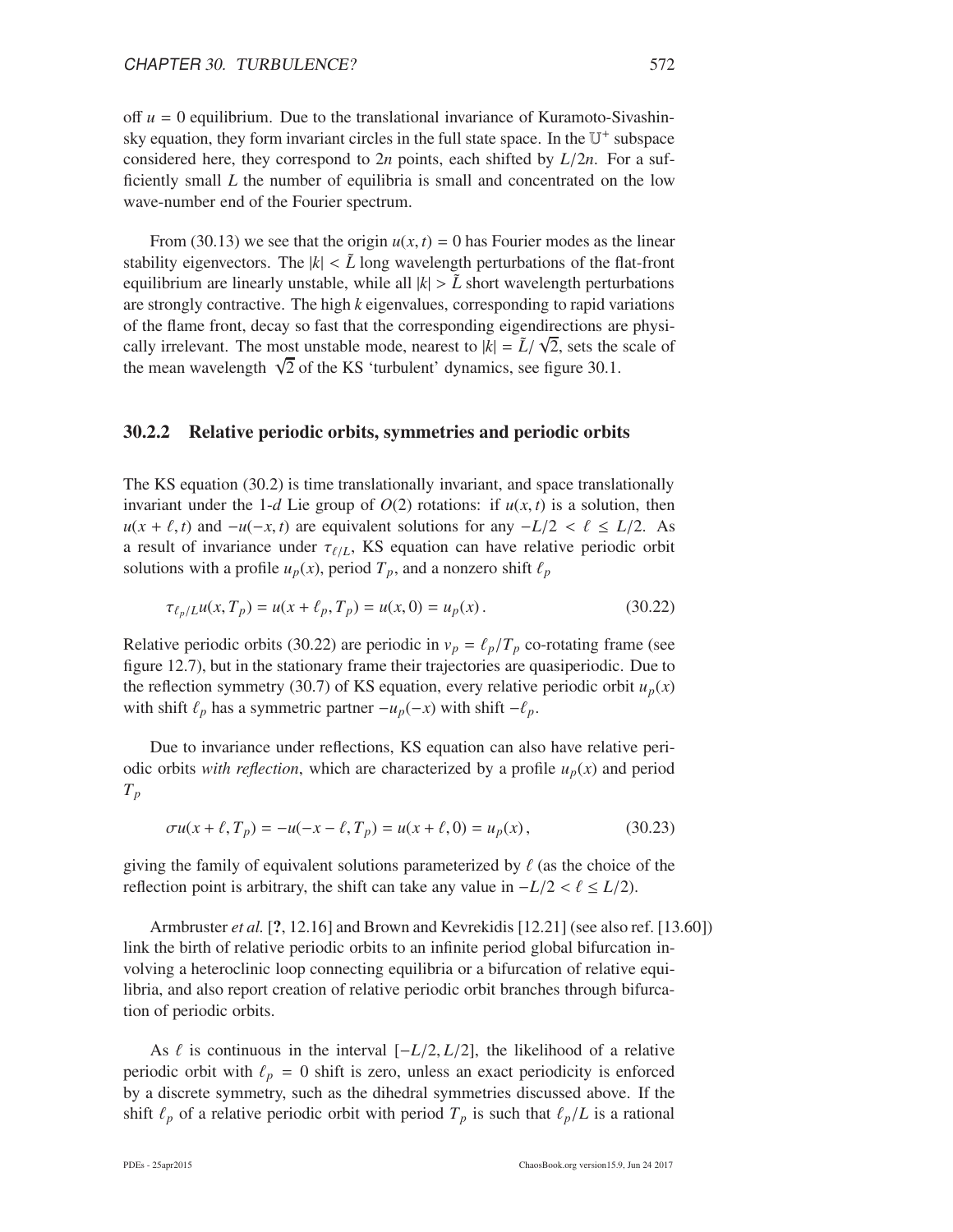number, then the orbit is periodic with period  $nT_p$ . The likelihood to find such periodic orbits is also zero.

However, due to the KS equation invariance under the dihedral  $D_n$  and cyclic  $C_n$  subgroups, the following types of periodic orbits are possible:

(a) The periodic orbit lies within a subspace pointwise invariant under the action of  $D_n$  or  $C_n$ . For instance, for  $D_1$  this is the  $\mathbb{U}^+$  antisymmetric subspace,  $-u_p(-x) = u_p(x)$ , and  $u(x, T_p) = u(x, 0) = u_p(x)$ . The periodic orbits found in refs. [A1.79, 30.23] are all in  $\mathbb{U}^+$ , as the dynamics is restricted to antisymmetric subspace. For  $L = 22$  the dynamics in  $\mathbb{U}^+$  is dominated by attracting (within the subspace) heteroclinic connections and thus we have no periodic orbits of this type, or in any other of the  $D<sub>n</sub>$ –invariant subspaces, see sect. ??.

(b) The periodic orbit satisfies

$$
u(x, t + T_p) = \gamma u(x, t), \qquad (30.24)
$$

for some group element  $\gamma \in O(2)$  such that  $\gamma^m = e$  for some integer *m* so that the orbit repeats after time  $mT_p$  (see ref. [12.4] for a general discussion of conditions on the symmetry of periodic orbits). If an orbit is of reflection type (30.23),  $\sigma \tau_{\ell/L} u(x, T_p) = -u(-x - \ell, T_p) = u(x, 0)$ , then it is pre-periodic to a periodic orbit with period  $2T_p$ . Indeed, since  $(\sigma \tau_{\ell/L})^2 = \sigma^2 = 1$ , and the KS solutions are time translation invariant, it follows from (30.23) that

$$
u(x, 2T_p) = \sigma \tau_{\ell/L} u(x, T_p) = (\sigma \tau_{\ell/L})^2 u(x, 0) = u(x, 0) .
$$

Thus any shift acquired during time 0 to  $T_p$  is compensated by the opposite shift during evolution from  $T_p$  to  $2T_p$ . All periodic orbits we have found for  $L = 22$ are of type (30.24) with  $\gamma = R$ . Pre-periodic orbits with  $\gamma \in C_n$  have been found by Brown and Kevrekidis [12.21] for KS system sizes larger than ours, but we have not found any for  $L = 22$ . Pre-periodic orbits are a hallmark of any dynamical system with a discrete symmetry, where they have a natural interpretation as periodic orbits in the fundamental domain.

#### 30.3 Energy budget

Mathematical physics is three things: Gaussian integrals, integration by parts and ... (nobody remembers exactly what the third thing was, including Joel).

—Joel Lebowitz, in a seminar

In physical settings where the observation times are much longer than the dynamical 'turnover' and Lyapunov times (statistical mechanics, quantum physics, turbulence) periodic orbit theory provides highly accurate predictions of measurable long-time averages such as the dissipation and the turbulent drag. Physical predictions have to be independent of a particular choice of ODE representation of the PDE under consideration and invariant under all symmetries of the dynamics. In this section we discuss a set of such physical observables for the 1-*d* KS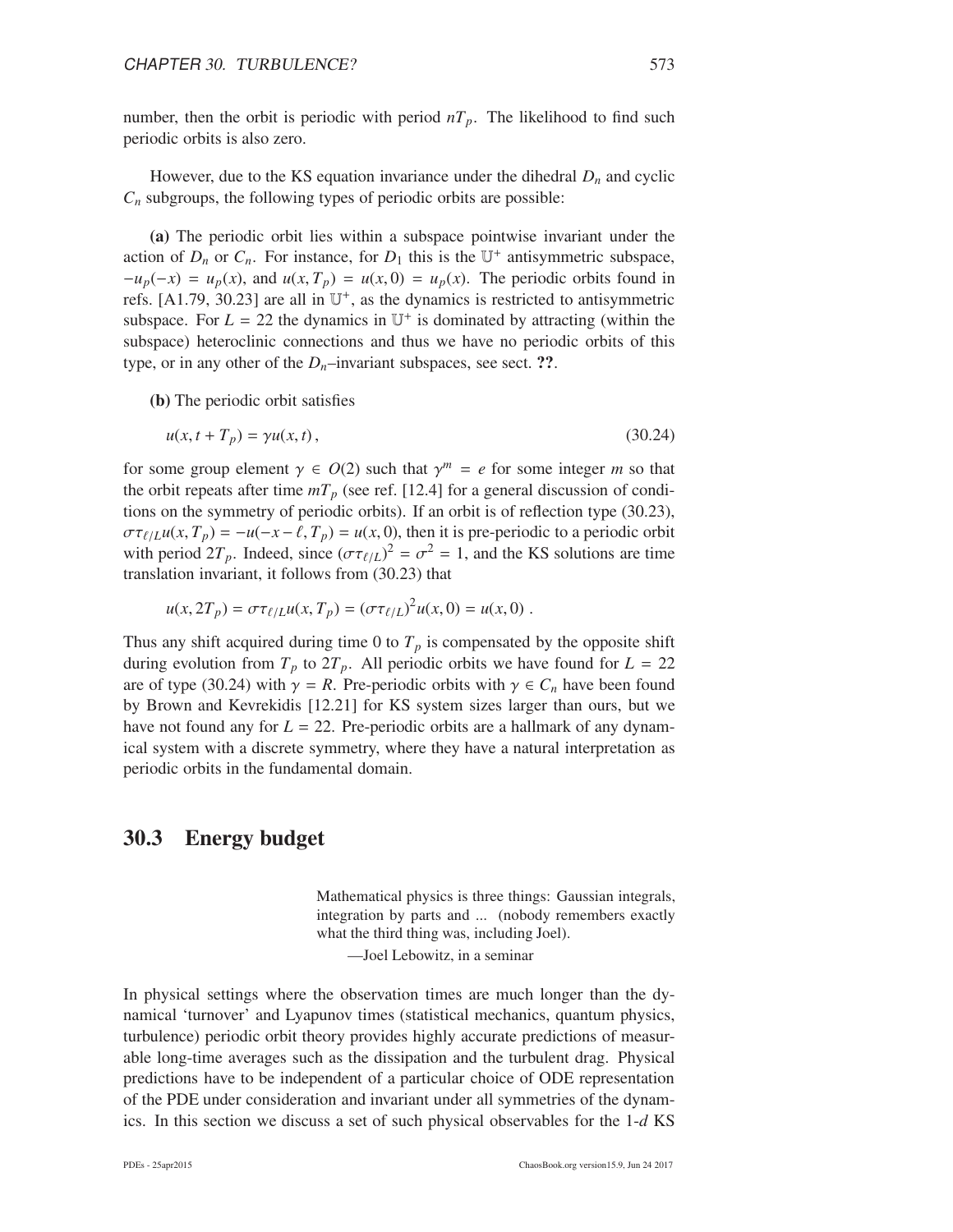invariant under reflections and translations. Here we shall show that they offer a visualization of solutions of dynamics in which the symmetries are explicitly quotiented out.

The *space average* of a function  $a = a(x, t) = a(u(x, t))$  periodic on the interval *L* is given by

$$
\langle a \rangle = \frac{1}{L} \oint dx \ a(x, t), \tag{30.25}
$$

We note that total derivatives vanish by the spatial periodicity on the *L* domain, and that by integration by parts

$$
\langle f_x \rangle = 0, \qquad \langle f_x g \rangle = -\langle f g_x \rangle \tag{30.26}
$$

for any *L*-periodic functions  $f$ ,  $g$ . In general  $\langle a \rangle$  is time dependent. Its *mean value* is given by the *time average*

$$
\overline{a} = \lim_{t \to \infty} \frac{1}{t} \int_0^t d\tau \langle a \rangle = \lim_{t \to \infty} \frac{1}{t} \int_0^t \frac{1}{L} \oint d\tau \, dx \, a(x, \tau).
$$
 (30.27)

The mean value of  $a_q = a(u_q)$  evaluated on equilibrium or relative equilibrium  $u(x, t) = u_q(x - ct)$ , is

$$
\overline{a}_q = \langle a \rangle_q = a_q. \tag{30.28}
$$

Evaluation of the infinite time average (30.27) on a function of a periodic orbit or relative periodic orbit  $u_p(x, t) = u_p(x + \ell_p, t + T_p)$  requires only a single  $T_p$ traversal,

$$
\overline{a}_p = \frac{1}{T_p} \int_0^{T_p} d\tau \langle a \rangle.
$$
 (30.29)

Equation (30.2) can be written as

$$
u_t = -V_x, \qquad V(x,t) = \frac{1}{2}u^2 + u_x + u_{xxx}, \qquad (30.30)
$$

and *E* can be interpreted as the mean energy density (30.31). So, even though KS is a phenomenological small-amplitude equation, the time-dependent *L* <sup>2</sup> norm of  $u$  (simplified using integration by parts, as in  $(30.26)$ ),

$$
E = \frac{1}{L} \oint dx V(x, t) = \frac{1}{L} \oint dx \frac{u^2}{2},
$$
\n(30.31)

has a physical interpretation as the average 'energy' density of the flame front. This analogy to the mean kinetic energy density for the Navier-Stokes motivates what follows.

The energy (30.31) is intrinsic to the flow, independent of the particular ODE basis set chosen to represent the PDE. As the Fourier amplitudes are eigenvectors of the translation operator, in the Fourier space the energy is a diagonalized quadratic norm,

$$
E = \sum_{k=1}^{\infty} E_k, \qquad E_k = \frac{1}{2} |a_k|^2, \tag{30.32}
$$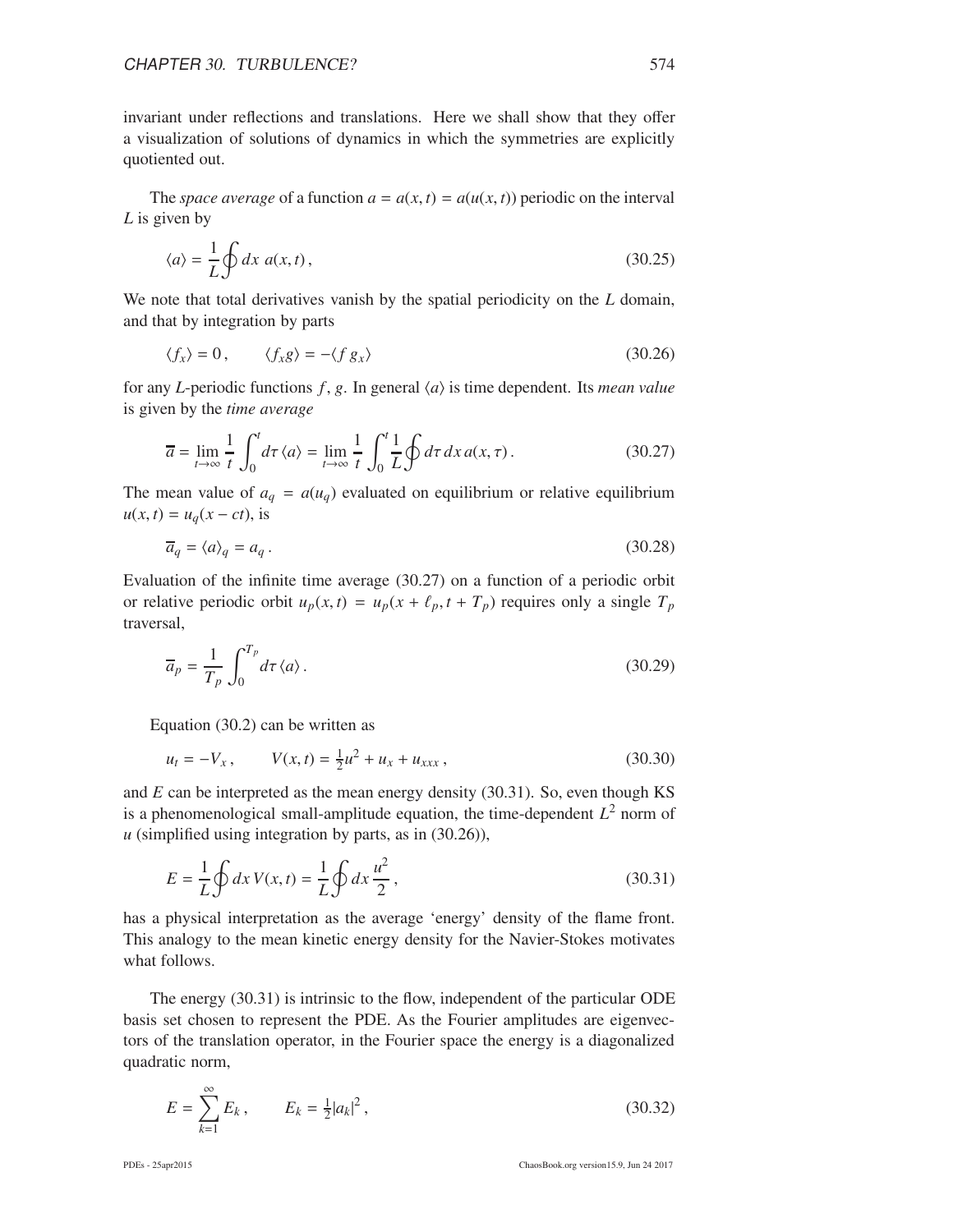**Figure 30.3:** Power input  $\langle u_x^2 \rangle$  vs. dissipation  $\langle u_{xx}^2 \rangle$ for  $L = 22$  equilibria and relative equilibria, for several periodic orbits and relative periodic orbits, and for a typical 'turbulent' state. Note that  $(u_{p,x})^2$  of the  $(T_p, \ell_p)$  = (32.8, 10.96) relative periodic orbitwhich appears well embedded within the turbulent state, is close to the turbulent expectation  $(u_x)^2$ 

**Figure** 30.4: *EQ*<sup>1</sup> (red), *EQ*<sup>2</sup> (green), *EQ*<sup>3</sup> (blue), connections from  $EQ_1$  to  $A(L/4)EQ_1$  (green), from  $A(L/4)EQ_1$  to  $EQ_1$  (yellow-green) and from  $EQ_3$  to  $A(L/4)EQ_1$  (blue), along with a generic long-time "turbulent" evolution (grey) for *L* = 22. Three different projections of the  $(E, \langle u_x^2 \rangle, \langle u_{xx}^2 \rangle) - \langle u_x^2 \rangle$  representation are shown.





u<sup>x</sup>

and explicitly invariant term by term under translations and reflections.

Take time derivative of the energy density (30.31), substitute (30.2) and integrate by parts, as in (30.26):

$$
\dot{E} = \langle u_t u \rangle = -\langle \left( u^2/2 + u_x + u_{xxx} \right)_x u \rangle
$$
  
=  $\langle u_x u^2/2 + u_x^2 + u_x u_{xxx} \rangle$ . (30.33)

The first term in (30.33) vanishes by integration by parts,  $3\langle u_x u^2 \rangle = \langle (u^3)_x \rangle = 0$ , and integrating the third term by parts yet again one gets that the energy variation in the Kuramoto-Sivashinsky equation (30.2)

$$
\dot{E} = P - D, \qquad P = \langle u_x^2 \rangle, \quad D = \langle u_{xx}^2 \rangle \tag{30.34}
$$

balances the power *P* pumped in by anti-diffusion  $u_{xx}$  against the energy dissipation rate *D* by hyper-viscosity  $u_{xxxx}$ .

In figure 30.3 we plot the power input  $\langle u_x^2 \rangle$  vs. dissipation  $\langle u_{xx}^2 \rangle$  for all  $L = 22$  equilibria and relative equilibria determined so far, several periodic orbits and relative periodic orbits, and for a typical "turbulent" evolution. The time averaged energy density  $\overline{E}$  computed on a typical orbit goes to a constant, so the mean values (30.27) of drive and dissipation exactly balance each other:

$$
\overline{\dot{E}} = \lim_{t \to \infty} \frac{1}{t} \int_0^t d\tau \dot{E} = \overline{P} - \overline{D} = 0.
$$
 (30.35)

In particular, the equilibria and relative equilibria fall onto the diagonal in figure  $30.3(a)$ , and so do time averages computed on periodic orbits and relative periodic orbits:

$$
E_p = \frac{1}{T_p} \int_0^{T_p} d\tau E(\tau), \qquad P_p = \frac{1}{T_p} \int_0^{T_p} d\tau P(\tau) = \overline{D}_p.
$$
 (30.36)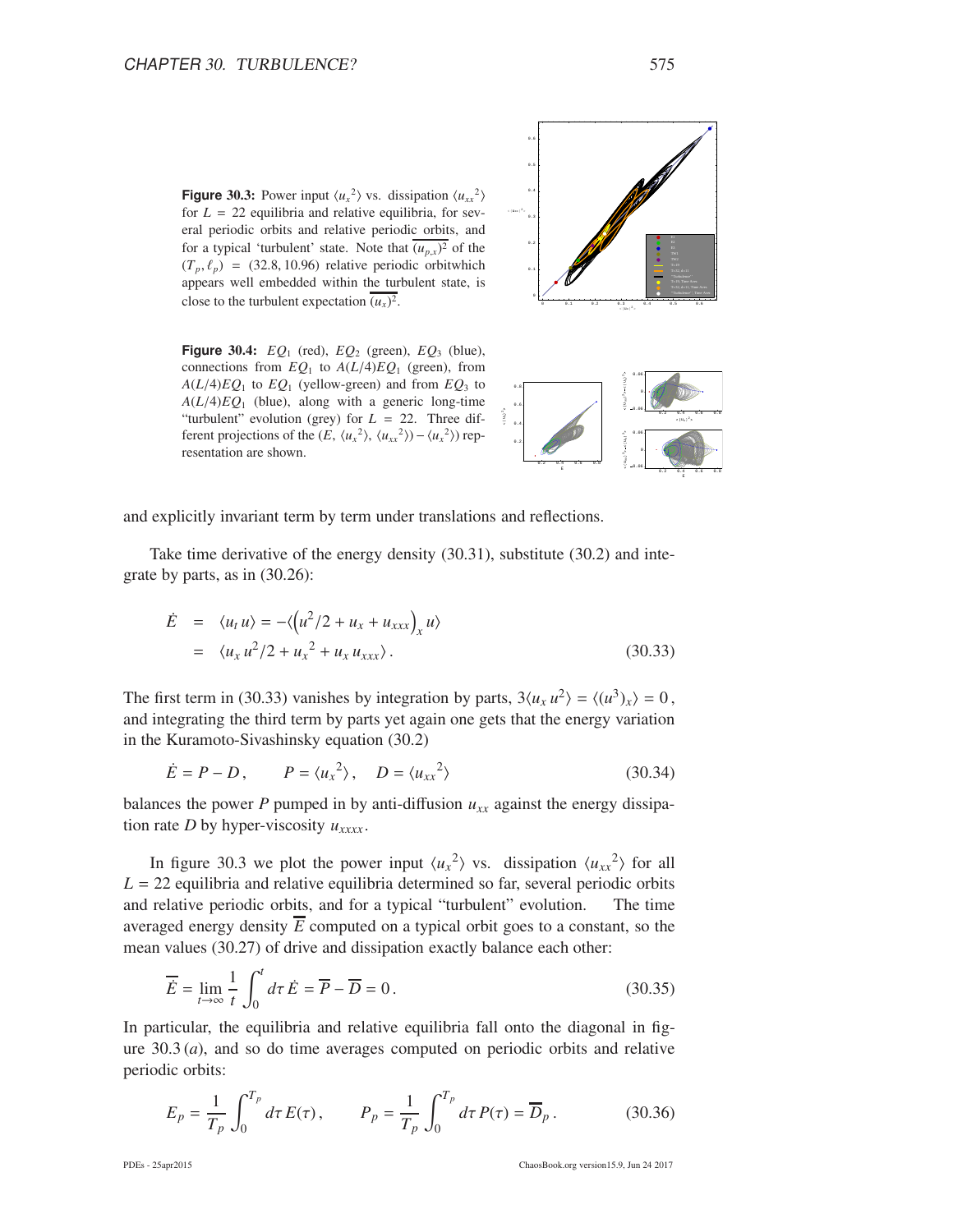In the Fourier basis (30.32) the conservation of energy on average takes form

$$
0 = \sum_{k=-\infty}^{\infty} (q_k^2 - q_k^4) \overline{E}_k, \qquad E_k(t) = \frac{1}{2} |a_k(t)|^2.
$$
 (30.37)

The large *k* convergence of this series is insensitive to the system size  $L$ ;  $\overline{E_k}$  have to decrease much faster than  $q_k^{-4}$ . Deviation of  $E_k$  from this bound for small *k* determines the active modes. This may be useful to bound the number of equilibria, with the upper bound given by zeros of a small number of long wavelength modes.

### 30.4 Infinite-dimensional flows: Numerics

The computer is not a mere mathematical excrescence, useful for technological ends. Rather, I believe that it is a meta-development that might very well change what mathematics is considered to be. — P. J. Davis [30.13]

The trivial solution  $u(x, t) = 0$  is an equilibrium point of (30.2), but that is basically all we know as far as useful analytical solutions are concerned. To develop some intuition about the dynamics we turn to numerical simulations.

How are solutions such as figure 30.1 (b) computed? The salient feature of such partial differential equations is a theorem saying that for state space contracting flows, the asymptotic dynamics is describable by a *finite* set of 'inertial manifold' ordinary differential equations. How you solve the equation (30.2) numerically is up to you. Here are some options:

Discrete mesh: You can divide the *x* interval into a sufficiently fine discrete grid of *N* points, replace space derivatives in (30.2) by approximate discrete derivatives, and integrate a finite set of first order differential equations for the discretized spatial components  $u_i(t) = u(iL/N, t)$ , by any integration routine you trust.

**Fourier modes:** You can integrate numerically the Fourier modes (30.13), truncating the ladder of equations to a finite number of modes N, i.e., set  $a_k = 0$  for  $k > N$ . In the applied mathematics literature more sophisticated variants of such exercise 2.6 truncations are called *Gälerkin truncations*, or *Gälerkin projections*. You need to worry about 'stiffness' of the equations and the stability of your integrator. For the parameter values explored in this chapter, truncations *N* in range 16 to 64 yield sufficient accuracy.

Pseudo-spectral methods: You can mix the two methods, exploiting the speed of Fast Fourier Transforms.

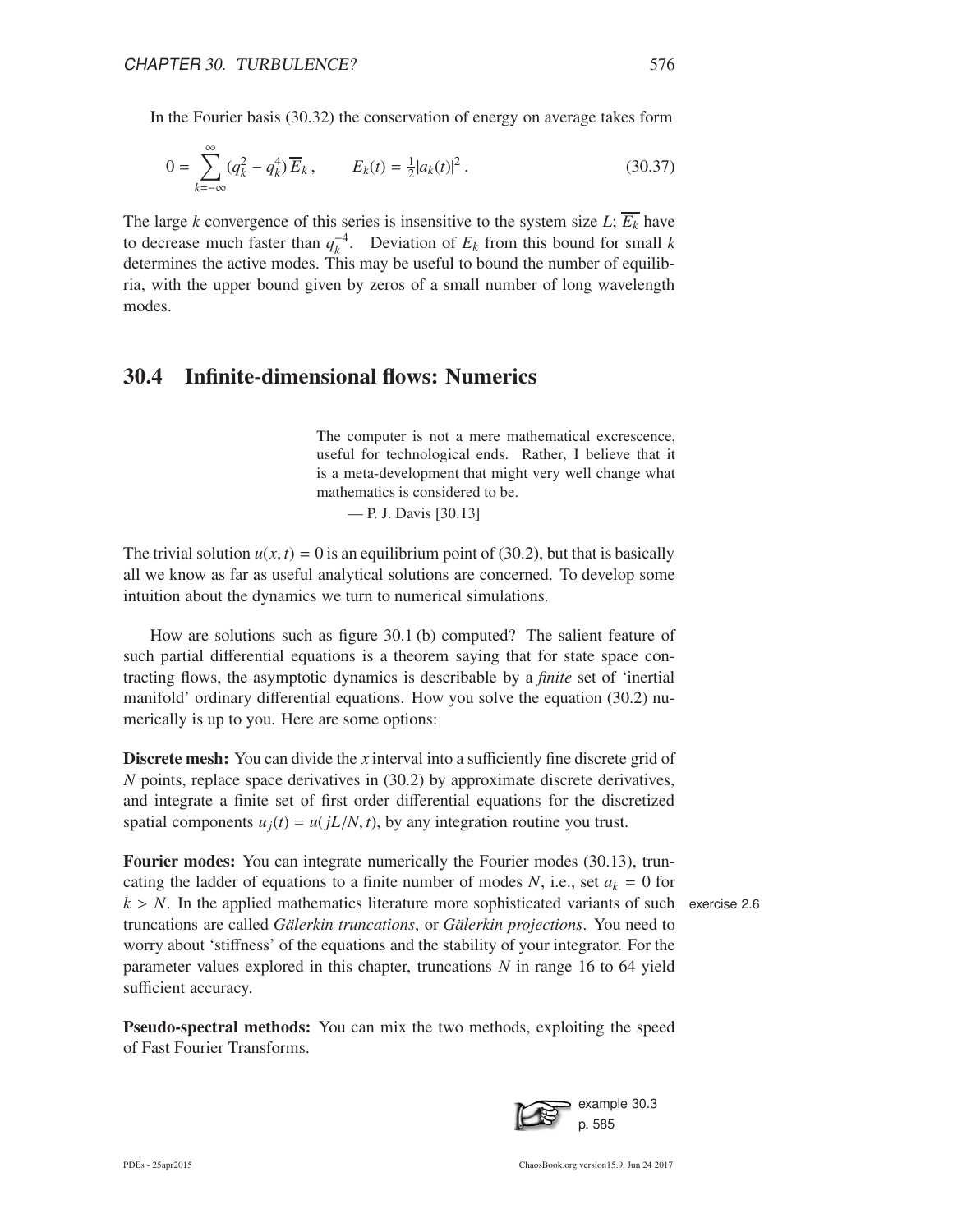Figure 30.5: Spatiotemporally periodic solution  $u_0(x, t)$ , with period  $T_0 = 30.0118$ . The antisymmetric subspace,  $u(x, t) = -u(-x, t)$ , so we plot  $x \in [0, L/2]$ . System size  $\tilde{L} = 2.89109$ ,  $N = 16$  Fourier modes truncation. (From ref. [A1.79])





#### 30.5 Visualization

The ultimate goal, however, must be a rational theory of statistical hydrodynamics where  $[\cdots]$  properties of turbulent flow can be mathematically deduced from the fundamental equations of hydromechanics. —E. Hopf

 $0.5$   $0.2$   $0.2$ 

 $-1.5$  0.3

 $\overline{0}$ . 0.2

*a*2

The problem with high-dimensional representations, such as truncations of the infinite tower of equations (30.13), is that the dynamics is difficult to visualize. The best we can do without much programming is to examine the trajectory's example 30.4 projections onto any three axes  $a_i$ ,  $a_j$ ,  $a_k$ , as in figure 30.6.

-0.5

-1  $-0.5$ 0  $0.5$ 1

*a*3

 $a_1^0$ 

The question is: how is one to look at such a flow? It is not clear that restricting the dynamics to a Poincaré section necessarily helps - after all, a section reduces a (*d* + 1)-dimensional flow to a *d*-dimensional map, and how much is gained by replacing a continuous flow in 16 dimensions by a set of points in 15 dimensions? The next example illustrates the utility of visualization of dynamics by means of Poincaré sections.



The example 30.4 illustrates why a Poincaré section gives a more informative snapshot of the flow than the full flow portrait. While no fine structure is discernible in the full state space flow portraits of the Kuramoto-Sivashinsky dynamics, figure 30.6, the Poincaré return map figure 30.7 reveals the fractal structure in the asymptotic attractor.

In order to find a better representation of the dynamics, we now turn to its

-0.5

-2.5 -2 -1.5 -1

*a*4

 $a_1^0$ 

 $0.5$   $0.2$   $0.2$   $0.2$   $0.2$   $0.3$   $0.2$   $0.3$   $0.2$   $0.3$   $0.2$   $0.3$   $0.2$   $0.3$   $0.4$   $0.2$   $0.5$   $0.6$   $0.7$   $0.8$   $0.2$   $0.3$   $0.2$   $0.3$   $0.4$   $0.5$   $0.6$   $0.7$   $0.8$   $0.8$   $0.7$   $0.8$   $0.8$   $0.9$   $0.8$   $0.9$   $0.9$ 

 $-3$   $\rightarrow$  0.3

 $0.1$ 0.2

*a*<sub>2</sub>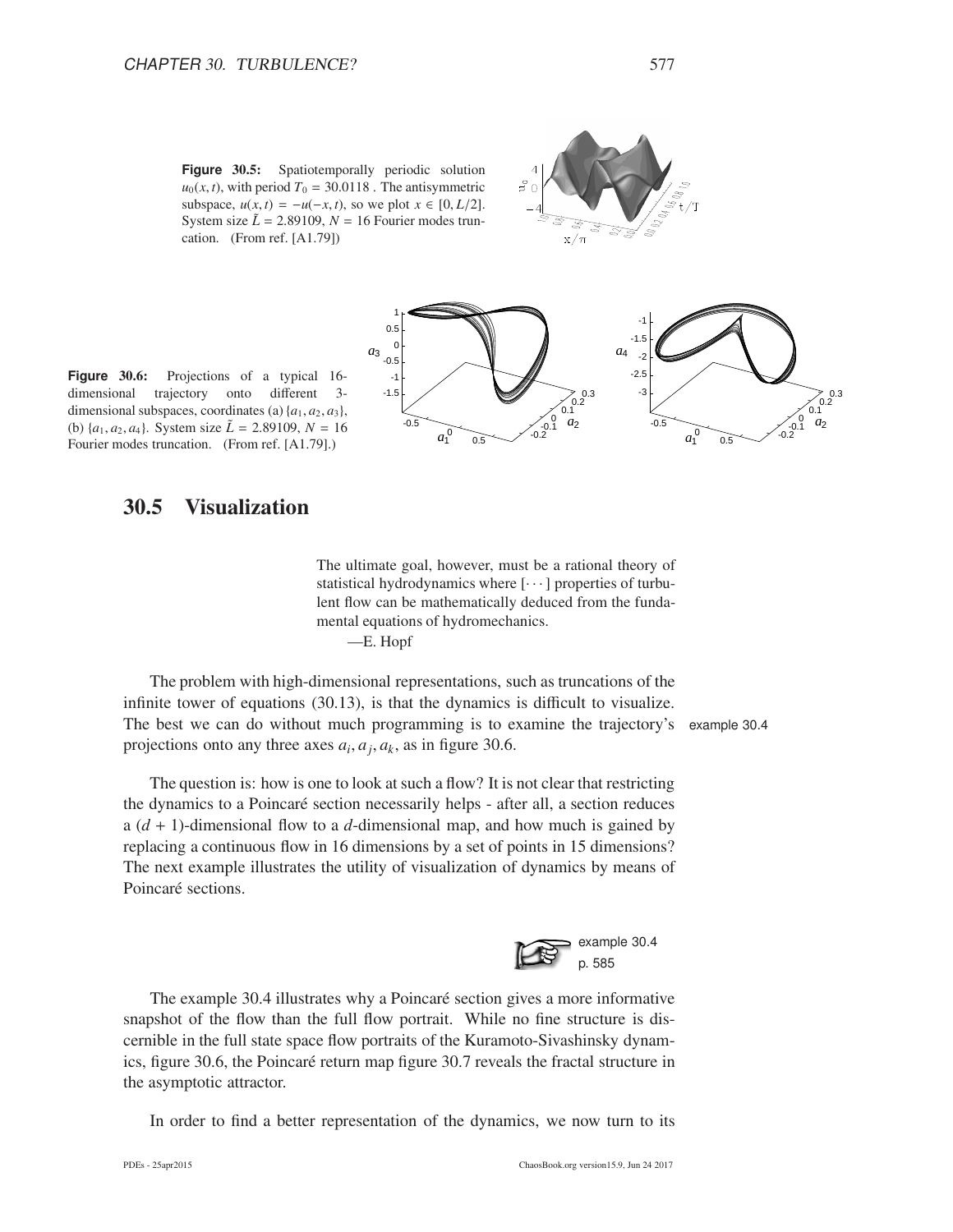

topological invariants.

### 30.6 Equilibria of equilibria

(Y. Lan and P. Cvitanović)

 $-1.46$ 

 $-1.42$ 

 $a_6(n)$ 

 $-1.38$ 

 $-1.34$ 

 $-1.34$ 

 $-1.38$ 

 $-1.42$ 

 $-1.46$ 

 $-1.5$   $-1.5$ 

 $\Omega$ 

The set of equilibria and their stable / unstable manifolds form the coarsest topological framework for organizing state space orbits.

The equilibrium condition  $u_t = 0$  for the Kuramoto-Sivashinsky equation PDE (30.4) is the ODE

$$
\frac{1}{2}(u^2)_x + u_{xx} + u_{xxxx} = 0
$$

which can be analyzed as a dynamical system in its own right. Integrating once we get

$$
\frac{1}{2}u^2 + u_x + u_{xxx} = c,
$$
\n(30.38)

where  $c$  is an integration constant whose value strongly influences the nature of the solutions. Written as a 3-dimensional dynamical system with spatial coordinate *x* playing the role of "time," this is a volume preserving flow

$$
u_x = v
$$
,  $v_x = w$ ,  $w_x = u^2 - v - c$ , (30.39)

with the "time" reversal symmetry,

 $x \rightarrow -x$ ,  $u \rightarrow -u$ ,  $v \rightarrow v$ ,  $w \rightarrow -w$ .

From (30.39) we see that

$$
(u+w)_x=u^2-c.
$$

If  $c < 0$ ,  $u + w$  increases without bound with  $x \to \infty$ , and every solution escapes to infinity. If  $c = 0$ , the origin  $(0, 0, 0)$  is the only bounded solution.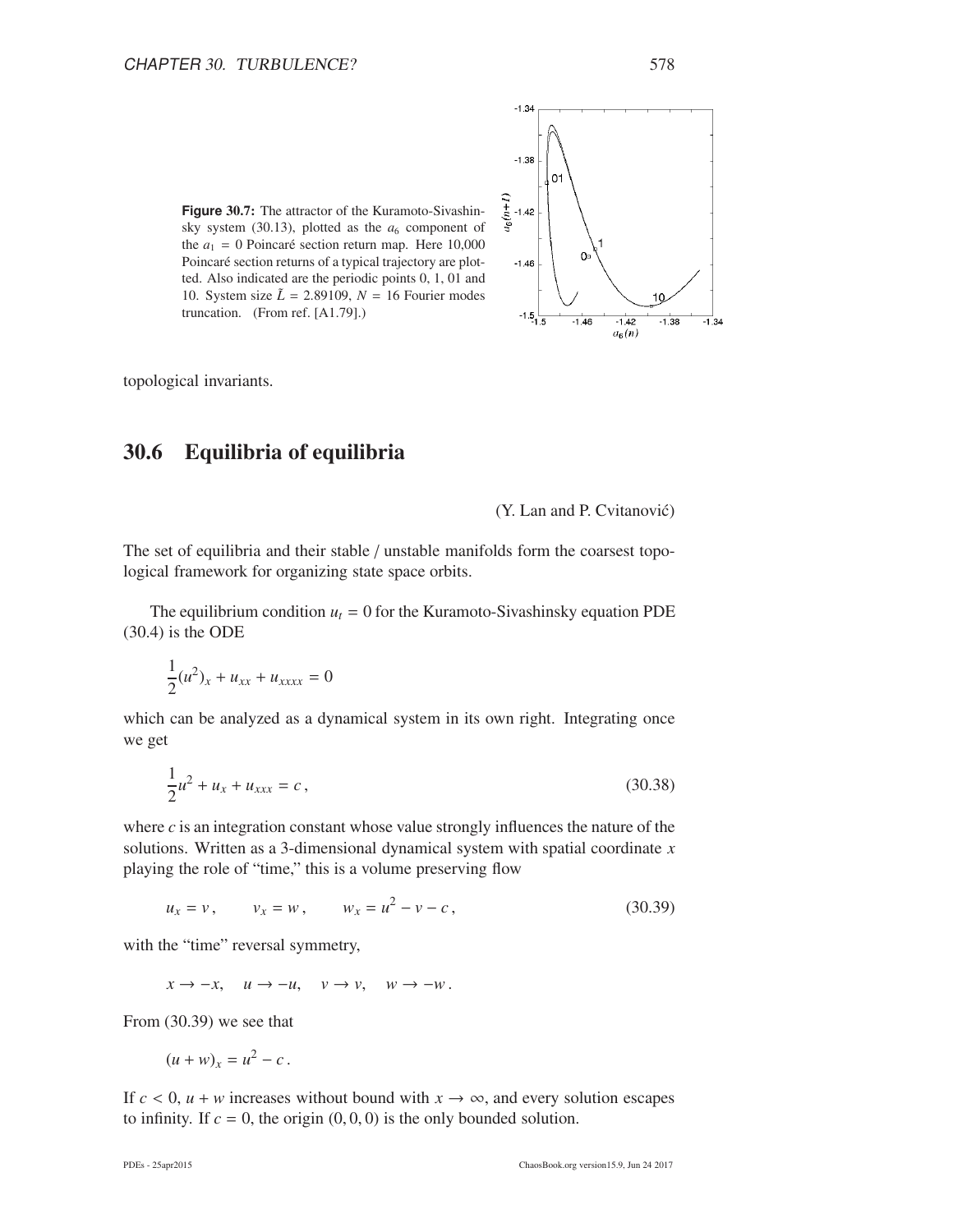For  $c > 0$  there is much *c*-dependent interesting dynamics, with complicated fractal sets of bounded solutions. The sets of the solutions of the equilibrium condition (30.39) are themselves in turn organized by the equilibria of the equilibrium condition, and the connections between them. For  $c > 0$  the equilibrium points of (30.39) are  $c_{+} = (\sqrt{c}, 0, 0)$  and  $c_{-} = (-\sqrt{c}, 0, 0)$ . Linearization of the flow around  $c_+$  yields Floquet multipliers  $[2\lambda, -\lambda \pm i\theta]$  with

$$
\lambda = \frac{1}{\sqrt{3}} \sinh \phi, \qquad \theta = \cosh \phi,
$$

and  $\phi$  fixed by sinh  $3\phi = 3\sqrt{3c}$ . Hence  $c_+$  has a 1-dimensional unstable manifold and a 2-dimensional stable manifold along which solutions spiral in. By the  $x \rightarrow$ −*x* "time reversal" symmetry, the invariant manifolds of *c*<sup>−</sup> have reversed stability properties.

The non–wandering set of this dynamical system is quite pretty, and surprisingly hard to analyze. However, we do not need to explore the fractal set of the Kuramoto-Sivashinsky equilibria for infinite size system here; for a fixed system size *L* with periodic boundary condition, the only surviving equilibria are those with periodicity *L*. They satisfy the equilibrium condition for (30.13)

$$
q_k^2 \left(1 - q_k^2\right) a_k - i \frac{q_k}{2} \sum_{m = -\infty}^{+\infty} a_m a_{k-m} = 0 \,. \tag{30.40}
$$

Periods of spatially periodic equilibria are multiples of *L*. Every time *L*˜ crosses an integer value  $\tilde{L} = n$ , new *n*-cell states are generated through pitchfork bifurcations. In the full state space they form an invariant circle due to the translational invariance of (30.4). In the antisymmetric subspace (see example 30.1), they corresponds to two points, half-period translates of each other of the form

$$
u(x,t) = -2\sum_{k} a_{kn} \sin(knx),
$$

where  $a_{kn} \in \mathbb{R}$ .

For any fixed spatial period *L* the number of spatially periodic solutions is finite up to a spatial translation. This observation can be heuristically motivated as follows. Finite dimensionality of the inertial manifold bounds the size of Fourier components of all solutions. On a finite-dimensional compact manifold, an analytic function can only have a finite number of zeros. So, the equilibria, i.e., the zeros of a smooth velocity field on the inertial manifold, are finitely many.

For a sufficiently small *L* the number of equilibria is small, mostly concentrated on the low wave number end of the Fourier spectrum. These solutions may be obtained by solving the truncated versions of (30.40).

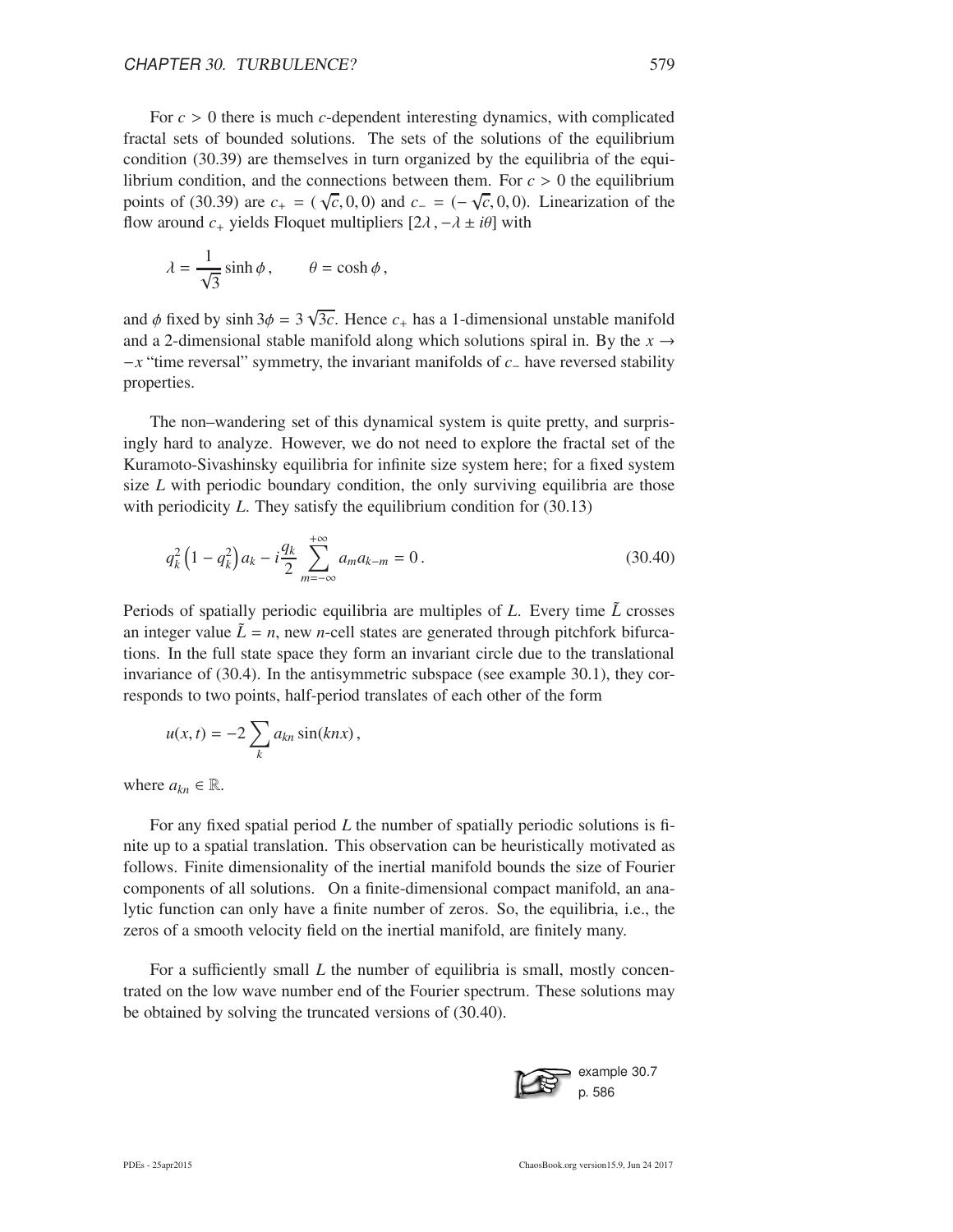**Figure** 30.8: Lyapunov exponents  $\lambda_{\overline{1},k}$  versus *k* for the least unstable spatio-temporally periodic orbit  $\overline{1}$  of the Kuramoto-Sivashinsky system, compared with the Floquet exponents of the  $u(x, t) = 0$  stationary solution,  $\lambda_k = k^2 - \nu k^4$ . The eigenvalue  $\lambda_{\overline{1},k}$  for  $k \ge 8$  falls below the numerical accuracy of integration and are not meaningful. The cycle  $\overline{1}$  was computed using methods of chapter 16. System size  $\tilde{L} = 2.89109$ ,  $N = 16$ Fourier modes truncation. (From ref. [A1.79])



### 30.7 Why does a flame front flutter?

section 21.2

I understood every word. —Fritz Haake

We start by considering the case where  $a_q$  is an equilibrium point (2.8). Expanding around the equilibrium point  $a_q$ , and using the fact that the matrix  $A =$  $A(a_q)$  in (4.2) is constant, we can apply the simple formula (5.1) also to the Jacobian matrix of an equilibrium point of a PDE,

$$
J^t(a_q) = e^{At} \qquad A = A(a_q).
$$

For  $\tilde{L}$  < 1,  $u(x, t) = 0$  is the globally attractive stable equilibrium. As the system size  $\tilde{L}$  is increased, the "flame front" becomes increasingly unstable and turbulent, the dynamics goes through a rich sequence of bifurcations on which we shall not dwell here.

The long wavelength perturbations of the flat-front equilibrium are linearly unstable, while all short wavelength perturbations are strongly contractive. The high *k* eigenvalues, corresponding to rapid variations of the flame front, decay so fast that the corresponding eigen-directions are physically irrelevant. To illustrate the rapid contraction in the non-leading eigen-directions we plot in figure 30.8 the eigenvalues of the equilibrium in the unstable regime, for relatively small system size, and compare them with the Floquet multipliers of the least unstable cycle for the same system size. The equilibrium solution is very unstable, in 5 eigendirections, the least unstable cycle only in one. Note that for  $k > 7$  the rate of contraction is so strong that higher eigen-directions are numerically meaningless for either solution; even though the flow is infinite-dimensional, the attracting set must be rather thin.

While in general for  $\tilde{L}$  sufficiently large one expects many coexisting attractors in the state space, in numerical studies most random initial conditions seem to settle on the same chaotic attractor.

From (30.13) we see that the equilibrium  $u(x, t) = 0$  has Fourier modes as the linear stability eigenvectors. For  $|k| < L$ , the corresponding Fourier modes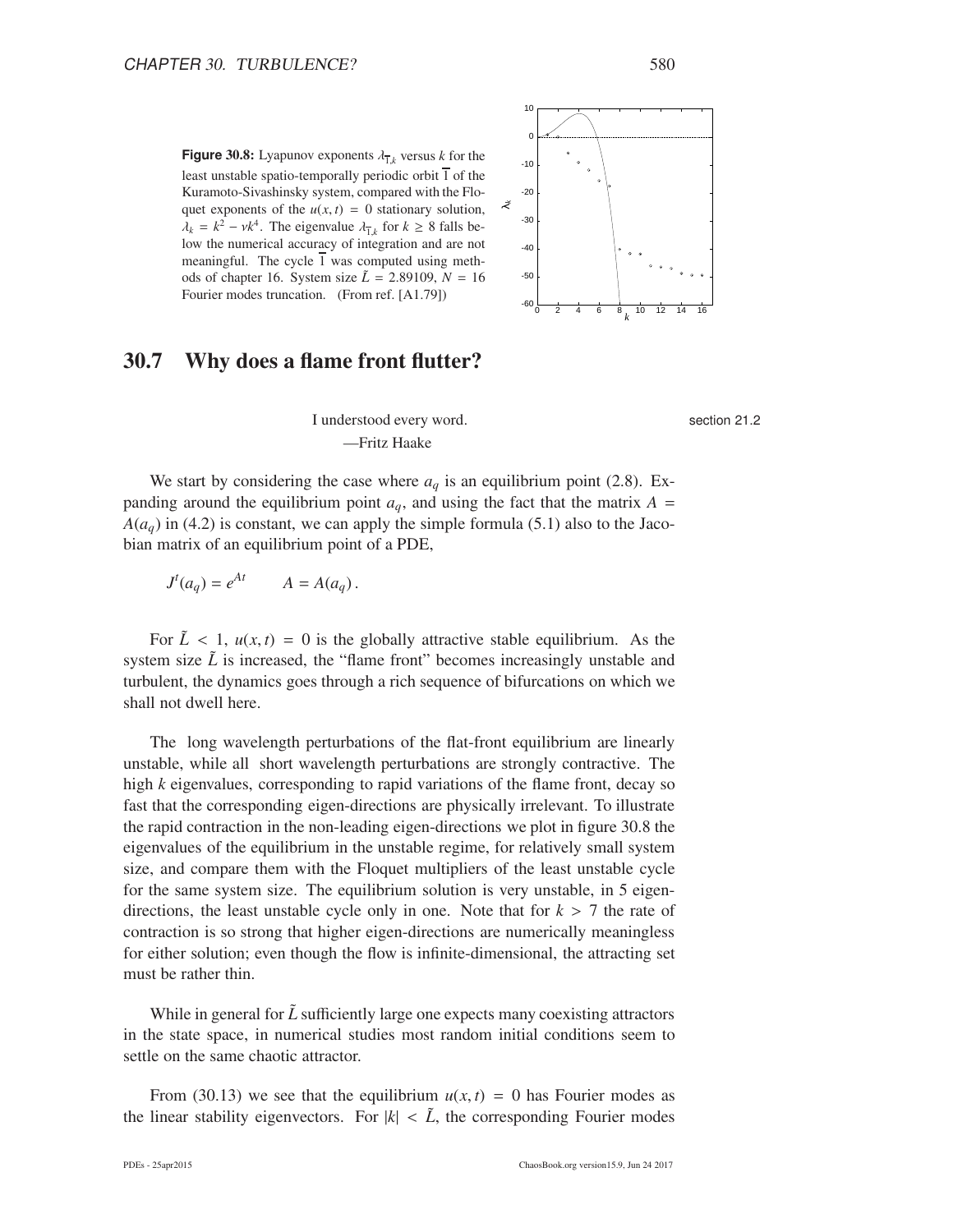are unstable. The most unstable mode has  $k = \tilde{L}/\sqrt{2}$  and defines the scale of basic building blocks of the spatiotemporal dynamics of the Kuramoto-Sivashinsky equation in large system size limit.

Consider now the case of initial  $a_k$  sufficiently small that the bilinear  $a_m a_{k-m}$ terms in (30.13) can be neglected. Then we have a set of decoupled linear equations for  $a_k$  whose solutions are exponentials, at most a finite number for which  $k^2 > v k^4$  is growing with time, and infinitely many with  $v k^4 > k^2$  decaying in time. The growth of the unstable long wavelengths (low |*k*|) excites the short wavelengths through the *amak*−*<sup>m</sup>* nonlinear term. The excitations thus transferred are dissipated by the strongly damped short wavelengths, and a "chaotic equilibrium" can emerge. The very short wavelengths  $|k| \gg 1/\sqrt{\nu}$  remain small for all times, but the intermediate wavelengths of order  $|k| \sim 1/\sqrt{v}$  play an important role in maintaining the dynamical equilibrium. As the damping parameter decreases, the solutions increasingly take on shock front character poorly represented by the Fourier basis, and many higher harmonics may need to be kept in truncations of (30.13).

Hence, while one may truncate the high modes in the expansion (30.13), care has to be exercised to ensure that no modes essential to the dynamics are chopped away.

In other words, even though our starting point (30.2) is an infinite-dimensional dynamical system, the asymptotic dynamics unfolds on a finite-dimensional attracting manifold, and so we are back on the familiar territory of sect. 2.2: the theory of a finite number of ODEs applies to this infinite-dimensional PDE as well.

We can now start to understand the remark on page 43 that for infinite dimensional systems time reversibility is not an option: evolution forward in time strongly damps the higher Fourier modes. There is no turning back: if we reverse the time, the infinity of high modes that contract strongly forward in time now explodes, instantly rendering evolution backward in time meaningless. As so much you are told about dynamics, this claim is also wrong, in a subtle way: if the initial  $u(x, 0)$  is *in* the non–wandering set (2.3), the trajectory is well defined both forward and backward in time. For practical purposes, this subtlety is not of much use, as any time-reversed numerical trajectory in a finite-mode truncation will explode very quickly, unless special precautions are taken.

When is an equilibrium important? There are two kinds of roles equilibria play:

*"Hole" in the natural measure*. The more unstable eigen-directions it has (for example, the  $u = 0$  solution), the more unlikely it is that an orbit will recur in its neighborhood.

*Unstable manifold of a "least unstable" equilibrium*. Asymptotic dynamics spends a large fraction of time in neighborhoods of a few equilibria with only a few unstable eigen-directions.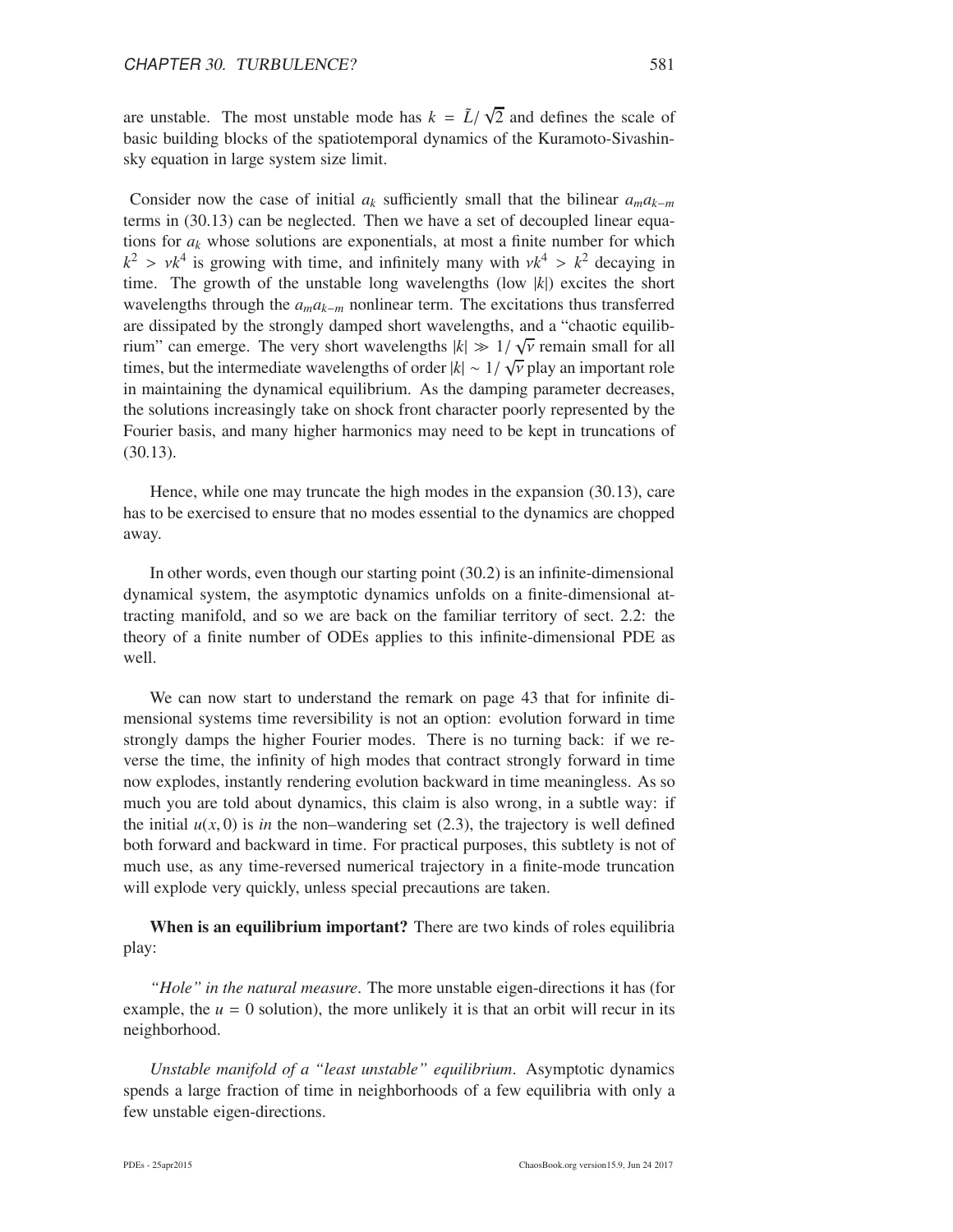



0.8

30.8 Intrinsic parametrization

Both in the Rössler flow of example 3.3, and in the Kuramoto-Sivashinsky system of example 30.4 we have learned that the attractor is very thin, but otherwise the return maps that we found were disquieting – neither figure 3.3 nor figure 30.7 appeared to be one-to-one maps. This apparent loss of invertibility is an artifact of projection of higher-dimensional return maps onto lower-dimensional subspaces. As the choice of lower-dimensional subspace is arbitrary, the resulting snapshots of return maps look rather arbitrary, too. Other projections might look even less suggestive.

Such observations beg a question: Does there exist a 'natural', intrinsically optimal coordinate system in which we should plot of a return map?

As we shall now argue (see also sect. 16.1), the answer is yes: The intrinsic coordinates are given by the stable/unstable manifolds, and a return map should be plotted as a map from the unstable manifold back onto the immediate neighborhood of the unstable manifold.

Examination of numerical plots such as figure 30.6 suggests that a more thoughtful approach would be to find a coordinate transformation  $y = h(x)$  to a 'center manifold', such that in the new, curvilinear coordinates large-scale dynamics takes place in  $(y_1, y_2)$  coordinates, with exponentially small dynamics in  $y_3, y_4 \cdots$ . But - thinking is extra price - we do not know how to actually accomplish this, and we do not believe it can be accomplished globally.

Both in the example of the Rössler flow and of the Kuramoto-Sivashinsky system we sketched the attractors by running a long chaotic trajectory, and noted that the attractors are very thin, but otherwise the return maps that we plotted were disquieting – neither figure 3.3 nor figure 30.7 appeared to be 1-to-1 maps. In this section we show how to use such information to approximately locate cycles.

### **Résumé**

Turbulence is the graveyard of theories — Hans W. Liepmann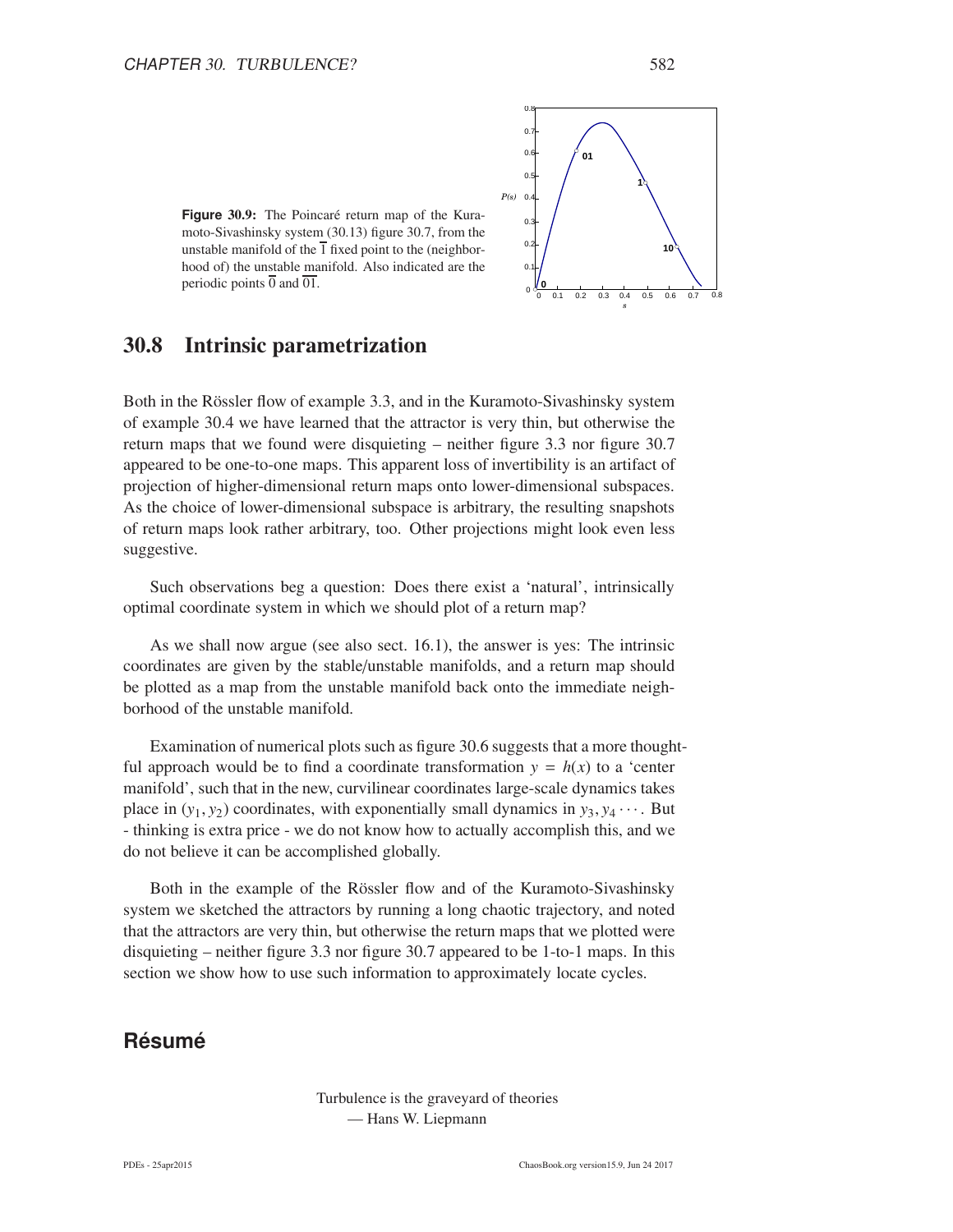We have learned that an instanton is an analytic solution of Yang-Mills equations of motion, but shouldn't a strongly nonlinear field theory dynamics be dominated by turbulent solutions? How are we to think about systems where every spatiotemporal solution is unstable?

Here we think of turbulence in terms of *recurrent* spatiotemporal patterns. Pictorially, dynamics drives a given spatially extended system through a repertoire of unstable patterns; as we watch a turbulent system evolve, every so often we catch a glimpse of a familiar pattern:



For a finite spatial resolution and a finite time, a pattern belonging to a finite alphabet of admissible patterns is observed; the long term dynamics can be thought of as a walk through the space of such patterns. Recasting this image into mathematics is what ChaosBook is about.

The problem one faces with high-dimensional flows is that their topology is hard to visualize, and that even with a decent starting guess for a point on a periodic orbit, methods like the Newton-Raphson method are likely to fail. Methods chapter 33 that start with initial guesses for a number of points along the cycle, such as the multipoint shooting method of sect. 16.2, are more robust. The relaxation (or variational) methods take this strategy to its logical extreme, and start by a guess of not a few points along a periodic orbit, but a guess of the entire orbit. As these methods are intimately related to variational principles and path integrals, we postpone their introduction to chapter 33.

At present the theory is in practice applicable only to systems with a low *intrinsic dimension* – the minimum number of coordinates necessary to capture its essential dynamics. If the system is very turbulent (a description of its long time dynamics requires a space of very high intrinsic dimension) we are out of luck.

### **Commentary**

**Remark 30.1** A brief history of dynamicist's vision of turbulence. Dynamical approaches to study of turbulence are - surprisingly - still a cutting-edge research area. You might find Appendix A1.5 amusing. The Kuramoto-Sivashinsky equation was introduced in refs. [A1.75, A1.76]. Holmes, Lumley and Berkooz [A1.74] offer a delightful discussion of why this system deserves study as a staging ground for studying turbulence in full-fledged Navier-Stokes equation. How good a description of a flame front this equation is not a concern here; suffice it to say that such model amplitude equations for interfacial instabilities arise in a variety of contexts - see e.g. ref. [30.17] - and this one is perhaps the simplest physically interesting spatially extended nonlinear system.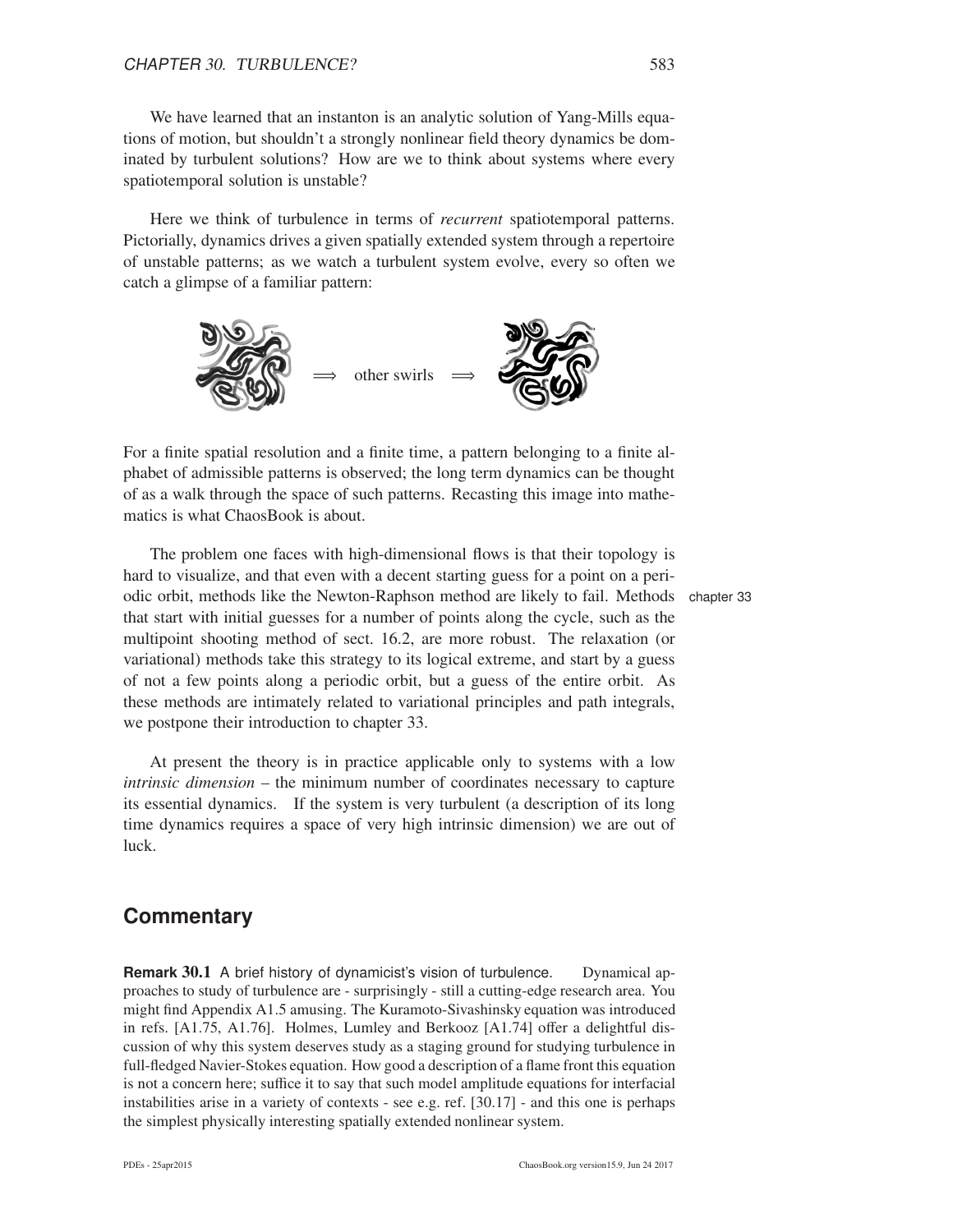The work described in this chapter was initiated by Putkaradze's 1996 ChaosBook term project (see ChaosBook.org/extras), and continued by Budanur, Christiansen, Cvitanovi´c, Davidchack, Ding, Lan, and Siminos [A1.79, 32.70, A1.83, 33.16, 33.15, A1.84, 30.5, 30.23].

### 30.9 Examples

**Example** 30.1 **Kuramoto-Sivashinsky antisymmetric subspace:** The Fourier coefficients *a<sup>k</sup>* are in general complex numbers. We can isolate the antisymmetric subspace  $u(x, t) = -u(-x, t)$  by considering the case of  $a_k$  pure imaginary,  $a_k \rightarrow ia_k$ , where  $a_k = -a_{-k}$  are real, with the evolution equations

$$
\dot{a}_k = q_k^2 \left( 1 - q_k^2 \right) a_k + \frac{q_k}{2} \sum_{m = -\infty}^{+\infty} a_m a_{k-m} \,. \tag{30.41}
$$

By picking this subspace we eliminate the continuous translational symmetry from our considerations; that is not an option for an experimentalist, but will do for our purposes. In the antisymmetric subspace the translational invariance of the full system reduces to the invariance under discrete translation by half <sup>a</sup> spatial period *L*. In the Fourier representation (30.41) this corresponds to invariance under

$$
a_{2m} \to a_{2m}, a_{2m+1} \to -a_{2m+1}.
$$
\n(30.42)

click to return: p. ??

**Example 30.2** *Cyclic subgroups of*  $SO(2)$ : Any rational shift  $\tau_{1/m}u(x) = u(x +$  $L/m$ ) generates a discrete cyclic subgroup  $C_m$  of  $O(2)$ , also a symmetry of KS system. Reflection together with *C<sup>m</sup>* generates another symmetry of KS system, the dihedral subgroup  $D_m$  of  $O(2)$ . The only non-zero Fourier components of a solution invariant under  $C_m$  are  $a_{jm} \neq 0$ ,  $j = 1, 2, \cdots$ , while for a solution invariant under  $D_m$  we also have the condition  $\text{Re } a_j = 0$  for all *j*.  $D_m$  reduces the dimensionality of state space and aids computation of equilibria and periodic orbits within it. For example, the 1/2-cell translations

$$
\tau_{1/2} u(x) = u(x + L/2) \tag{30.43}
$$

and reflections generate  $O(2)$  subgroup  $D_2 = \{1, \sigma, \tau, \tau\sigma\}$ , which reduces the state space into four irreducible subspaces (for brevity, here  $\tau = \tau_{1/2}$ ):

$$
\tau \ \sigma \ \tau \sigma
$$
  
\n
$$
P^{(1)} = \frac{1}{4} (1 + \tau + \sigma + \tau \sigma) \quad S \quad S \quad S
$$
  
\n
$$
P^{(2)} = \frac{1}{4} (1 + \tau - \sigma - \tau \sigma) \quad S \quad A \quad A
$$
  
\n
$$
P^{(3)} = \frac{1}{4} (1 - \tau + \sigma - \tau \sigma) \quad A \quad S \quad A
$$
  
\n
$$
P^{(4)} = \frac{1}{4} (1 - \tau - \sigma + \tau \sigma) \quad A \quad A \quad S \quad .
$$
  
\n(30.44)

 $P^{(j)}$  is the projection operator onto  $u^{(j)}$  irreducible subspace, and the last 3 columns refer to the symmetry (or antisymmetry) of  $u^{(j)}$  functions under reflection and 1/2-cell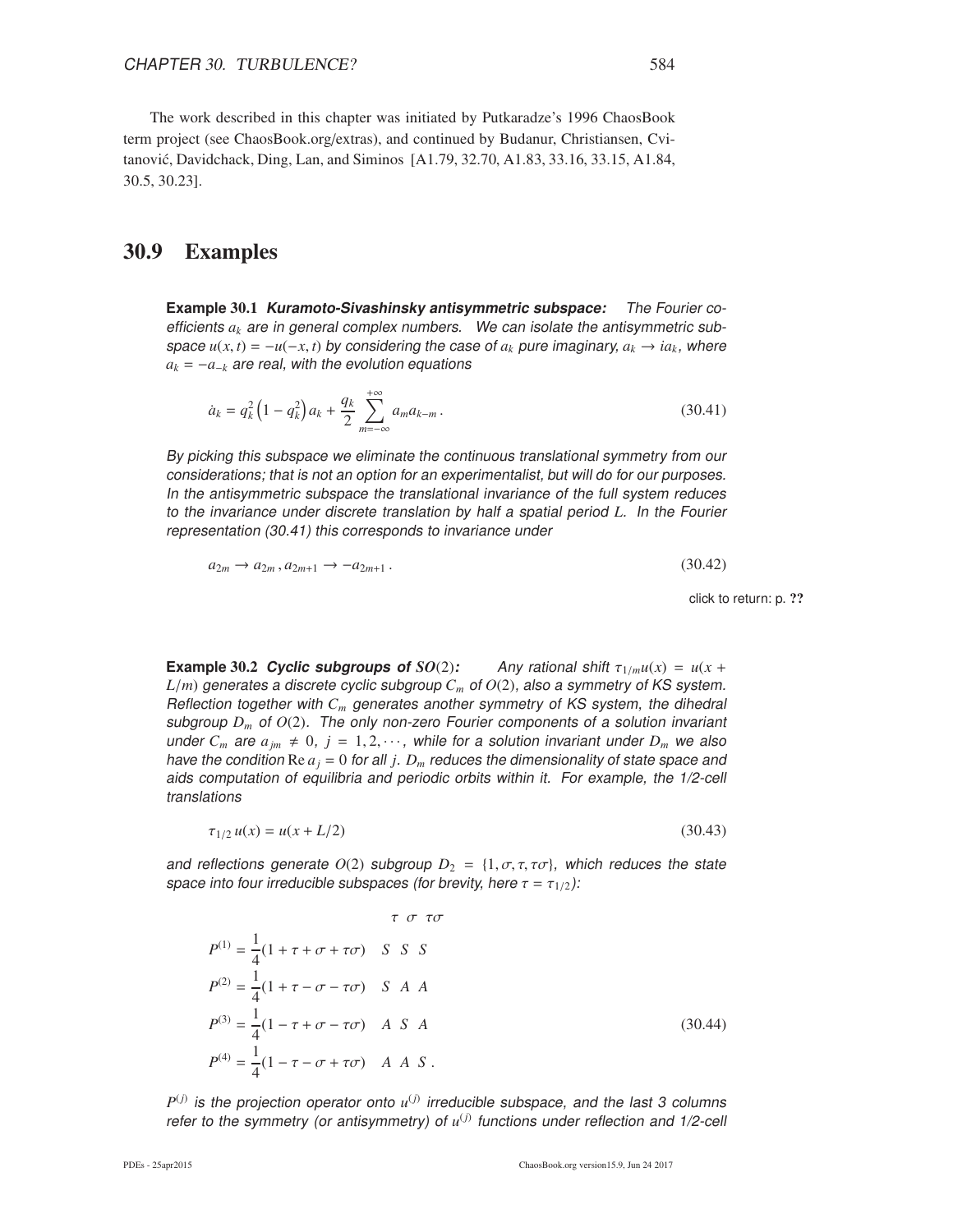shift. By the same argument that identified (30.11) as the invariant subspace of KS, here the KS flow stays within the  $\mathbb{U}^S = \mathbb{U}^{(1)} + \mathbb{U}^{(2)}$  irreducible  $D_1$  subspace of *u* profiles symmetric under 1/2-cell shifts.

While in general the bilinear term  $(u^2)_x$  mixes the irreducible subspaces of  $D_n$ , for  $D_2$  there are four subspaces invariant under the flow [30.17]:

 ${0}$ : the  $u(x) = 0$  equilibrium

 $U^+ = U^{(1)} + U^{(3)}$ : the reflection  $D_1$  irreducible space of antisymmetric  $u(x)$ 

 $\mathbb{U}^S = \mathbb{U}^{(1)} + \mathbb{U}^{(2)}$ : the shift  $D_1$  irreducible space of  $L/2$  shift symmetric  $u(x)$ 

 $\mathbb{U}^{(1)}$ : the *D*<sub>2</sub> irreducible space of *u*(*x*) invariant under  $x \mapsto L/2 - x$ ,  $u \mapsto -u$ .

With the continuous translational symmetry eliminated within each subspace, there are no relative equilibria and relative periodic orbits, and one can focus on the equilibria and periodic orbits only, as was done for  $\mathbb{U}^+$  in refs. [A1.79, A1.83, 30.23]. In the Fourier representation, the  $u \in U^+$  antisymmetry amounts to having purely imaginary coefficients, since  $a_{-k} = a_k^* = -a_k$ . The 1/2 cell-size shift  $\tau_{1/2}$  generated 2-element discrete subgroup  $\{1,\tau_{1/2}\}$  is of particular interest because in the  $\mathbb{U}^+$  subspace the translational invariance of the full system reduces to invariance under discrete translation (30.43) by half <sup>a</sup> spatial period *L*/2.

Each of the above dynamically invariant subspaces is unstable under small perturbations, and generic solutions of Kuramoto-Sivashinsky equation belong to the full space. Nevertheless, since all equilibria of the KS flow studied in this paper lie in the  $\mathbb{U}^+$  subspace (see sect. ??),  $\mathbb{U}^+$  plays important role for the global geometry of the flow. However, linear stability of these equilibria has eigenvectors both in and outside of  $U^+$ , and needs to be computed in the full state space.  $\Box$  click to return: p. ??

**Example** 30.3 **Kuramoto-Sivashinsky simulation, antisymmetric subspace:** To get started, we set  $v = 0.029910$ ,  $L = 2\pi$  in the Kuramoto-Sivashinsky equation (30.2), or, equivalently,  $v = 1$ ,  $L = 36.33052$  in the non-dimensionalized (30.41). Consider the antisymmetric subspace (30.41), so the non-dimensionalized system size is  $\tilde{L} =$ *L*/2 $\pi$  = 2.89109. Truncate (30.41) to  $0 \le k \le 16$ , and integrate an arbitrary initial condition. Let the transient behavior settle down.

Why this  $\tilde{L}$ ? For this system size  $\tilde{L}$  the dynamics appears to be chaotic, as far as can be determined numerically. Why  $N = 16$ ? In practice one repeats the same calculation at different truncation cutoffs *N*, and makes sure that the inclusion of additional modes has no effect within the desired accuracy. For this system size  $N = 16$ suffices.

Once <sup>a</sup> trajectory is computed in Fourier space, we can recover and plot the corresponding spatiotemporal pattern  $u(x, t)$  over the configuration space using (2.16), as in figure 30.1 (b) and figure 30.5. Such patterns give us <sup>a</sup> qualitative picture of the flow, but no detailed dynamical information; for that, tracking the evolution in a highdimensional state space, such as the space of Fourier modes, is much more informative. The click to return: p. ??

**Example** 30.4 **Kuramoto-Sivashinsky Poincare return maps: ´** Consider the Kuramoto-Sivashinsky equation in the *N* Fourier modes representation. We pick (arbitrarily) the hyperplane  $a_1 = 0$  as the Poincaré section, and integrate (30.13) with  $a_1 = 0$ , and an arbitrary initial point  $(a_2, \ldots, a_N)$ . When the flow crosses the  $a_1 = 0$  hyperplane in the same direction as initially, the initial point is mapped into  $(a'_2, \ldots, a'_N) = P(a_2, \ldots, a_N)$ .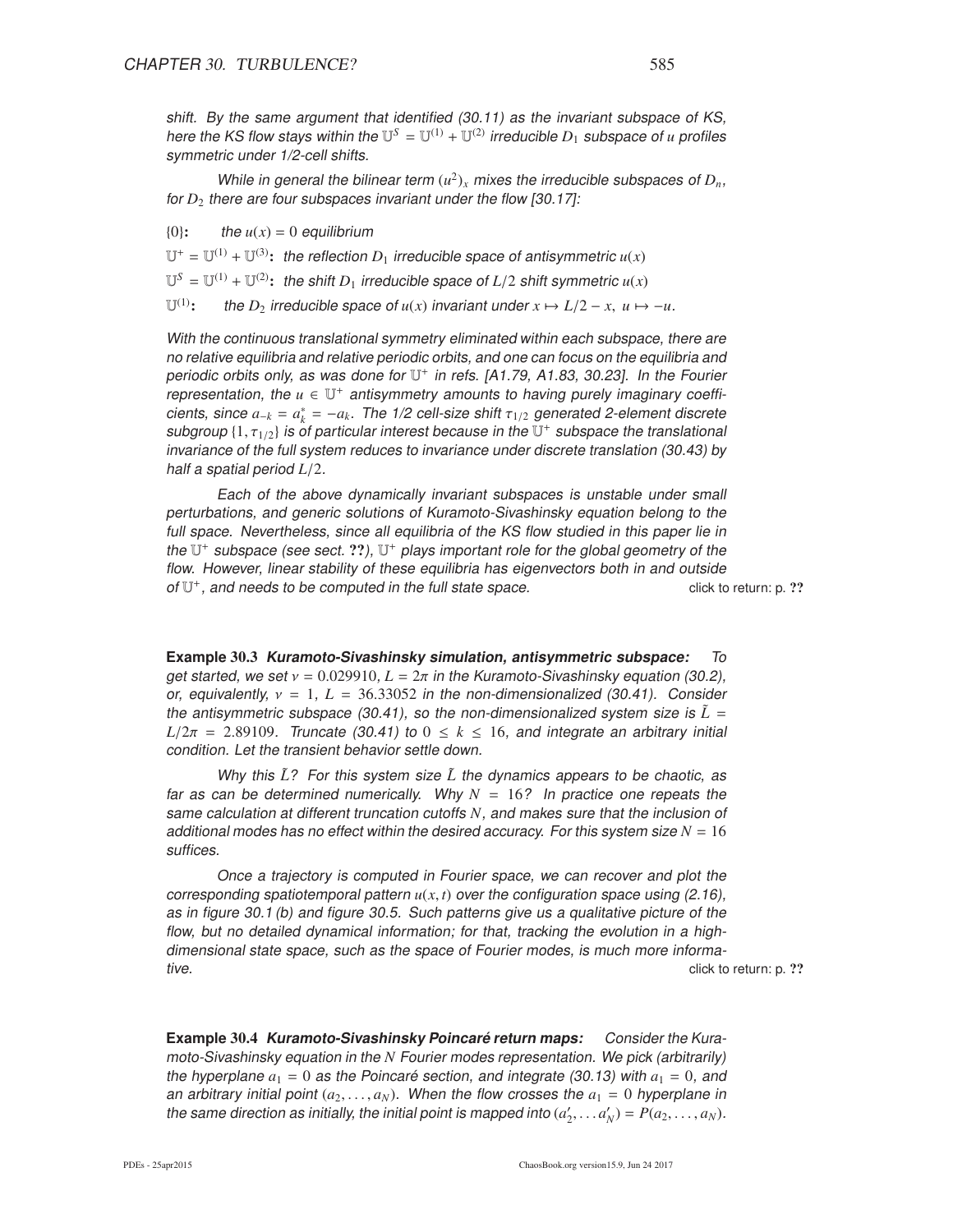**Table** 30.1: Important Kuramoto-Sivashinsky equilibria: the first few Floquet exponents

|       | $\mu^{(1)} \pm i \omega^{(1)}$ | $\mu^{(2)} \pm i \omega^{(2)}$ | $u^{(3)} \pm i \omega^{(3)}$ |
|-------|--------------------------------|--------------------------------|------------------------------|
|       | $0.04422 \pm i 0.26160$        | $-0.255 \pm i 0.431$           | $-0.347 \pm i 0.463$         |
| $R_1$ | $0.01135 \pm i 0.79651$        | $-0.215 \pm i 0.549$           | $-0.358 \pm i 0.262$         |
|       | 0.25480                        | $-0.07 \pm i 0.645$            | $-0.264$                     |

This defines *P*, the Poincaré return map (3.1) of the  $(N - 1)$ -dimensional  $a_1 = 0$  hyperplane into itself.

Figure 30.7 is <sup>a</sup> typical result. We have picked - again arbitrarily - <sup>a</sup> subspace such as  $a_6(n + 1)$  vs.  $a_6(n)$  in order to visualize the dynamics. While the topology of the attractor is still obscure, one thing is clear: even though the flow state space is infinite dimensional, the attractor is finite and thin, barely thicker than a line. click to return: p. ??

**Example** 30.5 **Stability matrix, antisymmetric subspace:** The Kuramoto-Sivashinsky flat flame front  $u(x, t) = 0$  is an equilibrium point of (30.2). The stability matrix (4.3) follows from (30.13)

$$
A_{kj}(a) = \frac{\partial v_k(a)}{\partial a_j} = (q_k^2 - q_k^4)\delta_{kj} + q_k(a_{k-j} - a_{k+j}).
$$
\n(30.45)

For the  $u(x, t) = 0$  equilibrium solution the stability matrix is diagonal, the eigenvectors are Fourier modes, and – as in (4.32) – the Jacobian matrix is diagonal,  $J_{kj}^t(0) =$  $\delta_{kj} e^{(q_k^2 - q_k^4)t}$ .

#### **Example** 30.6 **Stability of Kuramoto-Sivashinsky equilibria:**

spiraling out in a plane, all other directions contracting

#### Stability of 'center' equilibrium

linearized Floquet exponents:

$$
(\mu^{(1)} \pm i \omega^{(1)}, \mu^{(2)} \pm i \omega^{(2)}, \cdots) = (0.044 \pm i 0.262, -0.255 \pm i 0.431, \cdots)
$$

The plane spanned by  $\mu^{(1)} \pm i \omega^{(1)}$  eigenvectors rotates with angular period  $T \approx 2\pi/\omega^{(1)} = 24.02$ .

a trajectory that starts near the  $C_1$  equilibrium point spirals away per one rotation with multiplier  $\Lambda_{radial} \approx \exp(\mu^{(1)}T) = 2.9$ .

each Poincaré section return, contracted into the stable manifold by factor of  $\Lambda_2 \approx \exp(\mu^{(2)}T) = 0.002$ 

The local Poincaré return map is in practice  $1 - dimensional$  click to return: p. ??

#### **Example** 30.7 **Some Kuramoto-Sivashinsky equilibria:**

See figure 30.10. Click to return: p. ??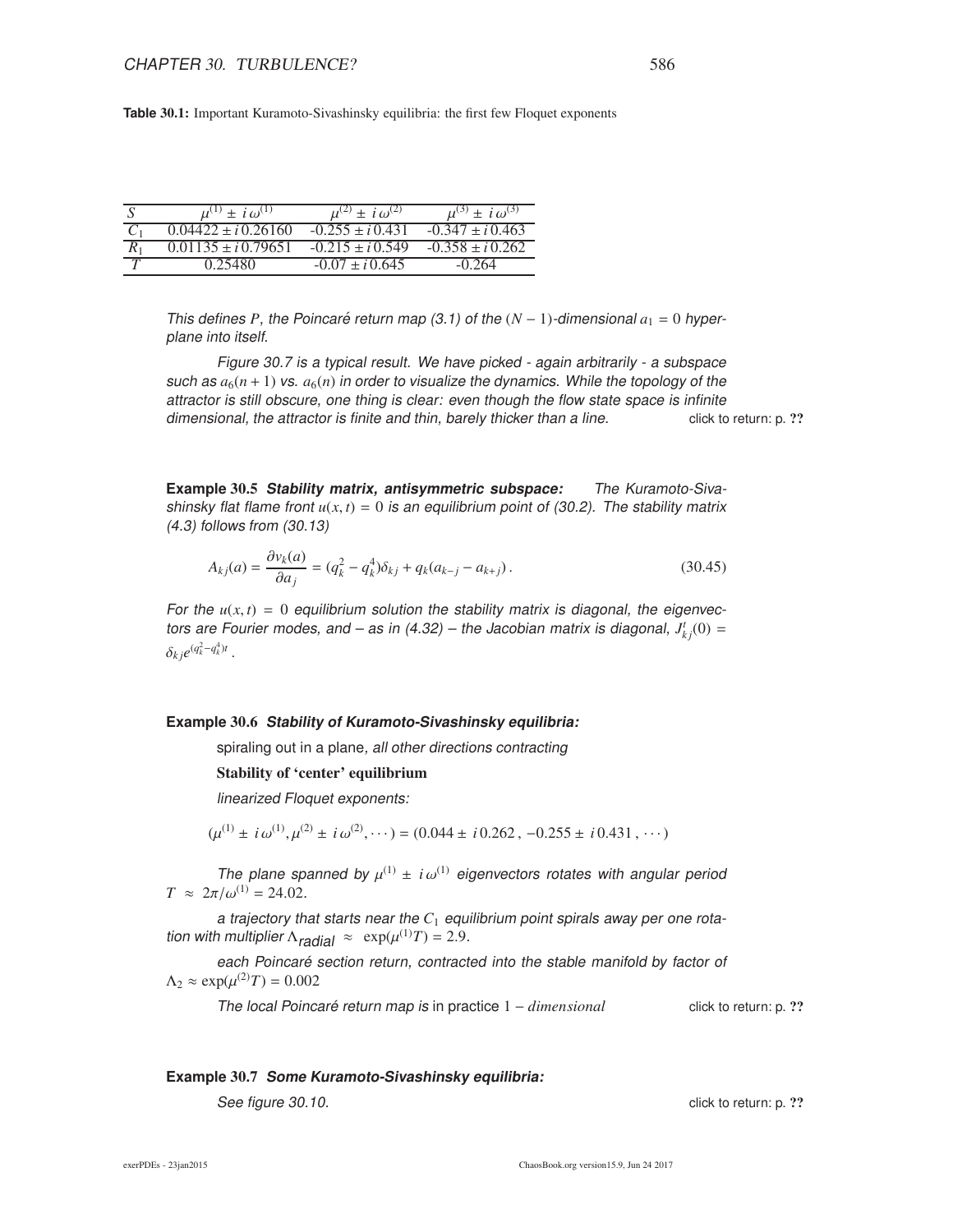**Figure** 30.10: The non–wandering set under study appears to consist of three patches: the left part  $(S_L)$ , the center part  $(S_C)$  and the right part  $(S_R)$ , each centered around an unstable equilibrium: (a) central  $C_1$  equilibrium, (b) side  $R_1$  equilibrium on the interval [0, *L*].



### **Exercises**

#### 30.1. Galilean invariance of the Kuramoto-Sivashinsky equation.

- (a) Verify that the Kuramoto-Sivashinsky equation is Galilean invariant: if  $u(x, t)$  is a solution, then  $v + u(x + 2vt, t)$ , with *v* an arbitrary constant velocity, i s also a solution.
- (b) Verify that mean

$$
\langle u \rangle = \frac{1}{L} \int_{L} dx \, u
$$

is conserved by the flow.

- (c) Argue that the choice (30.3) of the vanishing mean velocity,  $\langle u \rangle = 0$  leads to no loss of generality in calculations that follow.
- (d) [thinking is extra cost] Inspection of various "turbulent" solutions of Kuramoto-Sivashinsky equation reveals subregions of "traveling waves" with locally nonzero  $\langle u \rangle$ . Is there a way to use Galilean invariance locally, even though we eliminated it by the  $\langle u \rangle = 0$  condition?
- 30.2. Infinite dimensional dynamical systems are not smooth. Many of the operations we consider natural for finite dimensional systems do not have smooth behavior in infinite dimensional vector spaces. Consider, as an example, a concentration  $\phi$  diffusing on R according to the diffusion equation

$$
\partial_t \phi = \frac{1}{2} \nabla^2 \phi \,.
$$

- (a) Interpret the partial differential equation as an infinite dimensional dynamical system. That is, write it as  $\dot{x} = F(x)$  and find the velocity field.
- (b) Show by examining the norm

$$
\|\phi\|^2 = \int_{\mathbb{R}} dx \, \phi^2(x)
$$

that the vector field *F* is not continuous.

(c) Try the norm

$$
\|\phi\| = \sup_{x \in \mathbb{R}} |\phi(x)|.
$$

Is *F* continuous?

- (d) Argue that the semi-flow nature of the problem is not the cause of our difficulties.
- (e) Do you see a way of generalizing these results?

#### 30.3. Kuramoto-Sivashinsky energy transfer rates.

(a) Derive  $(30.31)$  from  $(30.30)$ . Now that you have your integration by parts skills hone, also show that

$$
\langle u_{xxx} u^2 \rangle = \langle u_x^3 \rangle
$$
  

$$
\langle u_{xxxx} u^2 \rangle = -5 \langle u_x u_{xx}^2 \rangle.
$$
 (30.46)

- (b) Derive the power dissipation rate relation (30.34).
- (c) Prove that for an equilibrium *E* is constant.
- (d) Derive formulas for  $\dot{P}$ ,  $\dot{D}$ ,  $\ddot{E}$  and  $\frac{d}{dt}\langle u_x^3 \rangle$  in terms of space averages  $\langle \cdots \rangle$ . You will note that higher derivatives of *u* appear. The guiding principle is to use integration by parts until the number of such derivatives is minimized.
- (e) Invent another such formula.
- 30.4. Navier-Stokes energy transfer rates. The Millenium Prize tempts you to ponder the Navier-Stokes equations

$$
\partial_t v_i + v_j \partial_j v_i = -\partial_i p + v \partial_{jj} v_i \tag{30.47}
$$

in the utterly unphysical setting, a periodic 3*D* box of size  $[L \times L \times L]$ . The space average of a function  $a = a(x, t) = a(v(x, t))$  on the interval *L* is given by

$$
\langle a \rangle = \frac{1}{L^3} \oint dx^3 a(x, t).
$$
 (30.48)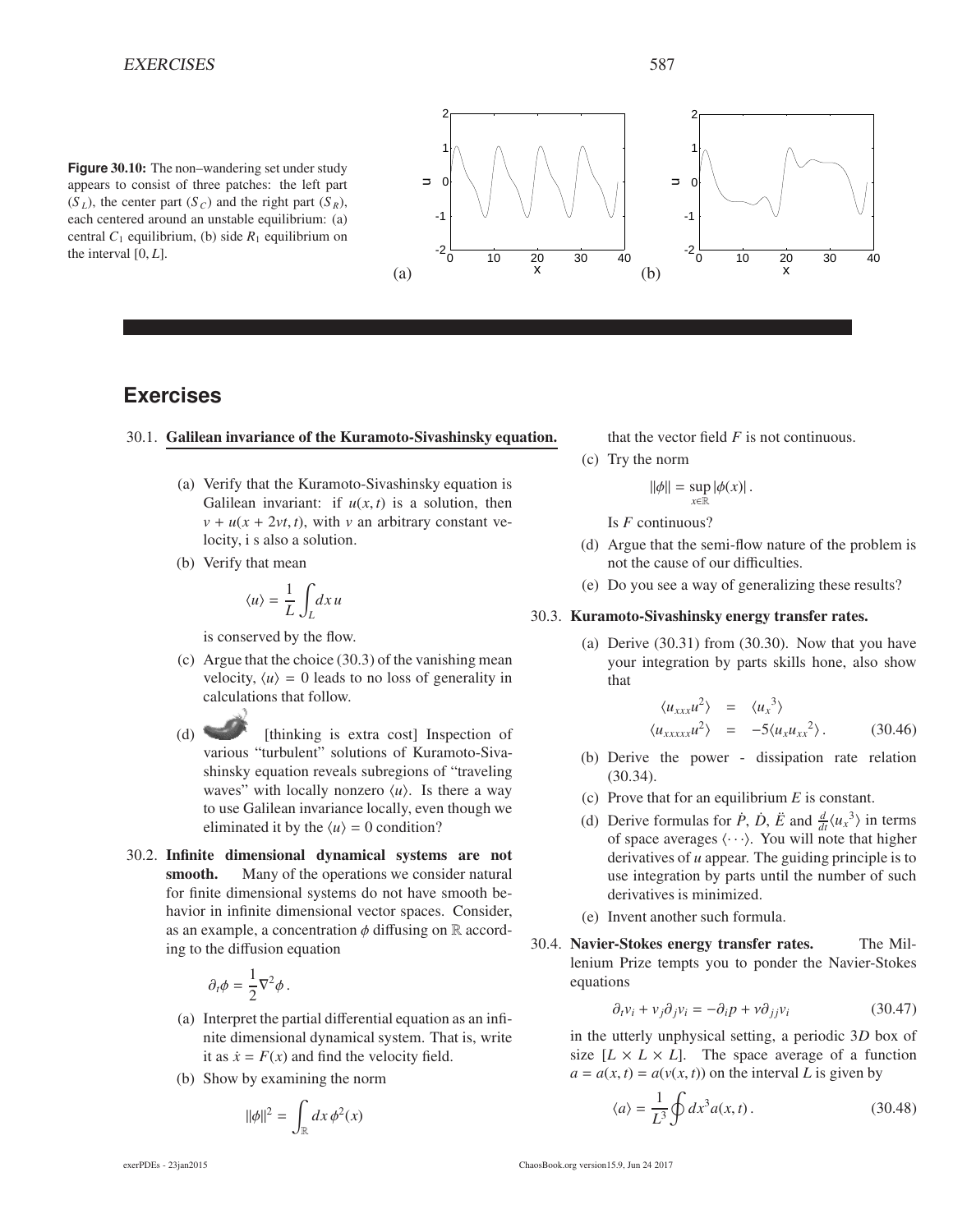(a) Prove conservation of momentum

$$
\frac{d}{dt}\langle v_i \rangle = 0\tag{30.49}
$$

(b) Prove power-dissipation rate relation

$$
\frac{1}{2}\frac{d}{dt}\langle v^2 \rangle = -v \langle |\omega^2| \rangle \tag{30.50}
$$

(c) Prove conservation of helicity.

$$
\frac{1}{2}\frac{d}{dt}\langle v \cdot \omega \rangle = -v\langle \omega \cdot \nabla \times \omega \rangle \tag{30.51}
$$

(d) While you are on the roll: derive another such formula. Pipe or plane Couette flow powerdissipation relation  $\dot{E} = P - D$  would be particularly useful.

#### 30.5. Local Galilean invariance of Kuramoto-Sivashinsky?

Inspection of various "turbulent" solutions of Kuramoto-Sivashinsky equation reveals subregions of "traveling waves" with locally nonzero  $\langle u \rangle$ . Is there a way to use Galilean invariance locally, even though we eliminated it by the  $\langle u \rangle = 0$  condition?

### **References**

- [30.1] P. Cvitanović, R. L. Davidchack, and E. Siminos, On the state space geometry of the Kuramoto-Sivashinsky flow in a periodic domain, SIAM J. Appl. Dyn. Syst. 9, 1 (2010), arXiv:0709.2944.
- [30.2] Y. Kuramoto and T. Tsuzuki, Persistent propagation of concentration waves in dissipative media far from thermal equilibrium, Progr. Theor. Phys. 55, 365 (1976).
- [30.3] G. I. Sivashinsky, Nonlinear analysis of hydrodynamical instability in laminar flames - I. Derivation of basic equations, Acta Astronaut. 4, 1177 (1977).
- [30.4] I. G. Kevrekidis, B. Nicolaenko, and J. C. Scovel, Back in the saddle again: a computer assisted study of the Kuramoto-Sivashinsky equation, SIAM J. Appl. Math. 50, 760 (1990).
- [30.5] J. F. Gibson, J. Halcrow, and P. Cvitanović, Visualizing the geometry of state-space in plane Couette flow, J. Fluid Mech. 611, 107 (2008), arXiv:0705.3957.
- [30.6] J. F. Gibson, *Movies of plane Couette* (Georgia Tech, 2009); Chaos-Book.orgtutorials.
- [30.7] O. Reynolds. An experimental investigation of the circumstances which determine whether the motion of water shall be direct or sinuous, and the law of resistance in parallel channels. *Proc. Roy. Soc. Lond. Ser A*, 174:935– 982, 1883.
- [30.8] W. M. F. Orr. The stability or instability of the steady motions of a liquid. Part II: A viscous liquid. *Proc. Roy. Irish Acad. A*, 27:69–138, 1907.
- [30.9] J. M. Greene and J.-S. Kim, The steady states of the Kuramoto-Sivashinsky equation, Physica D 33, 99 (1988).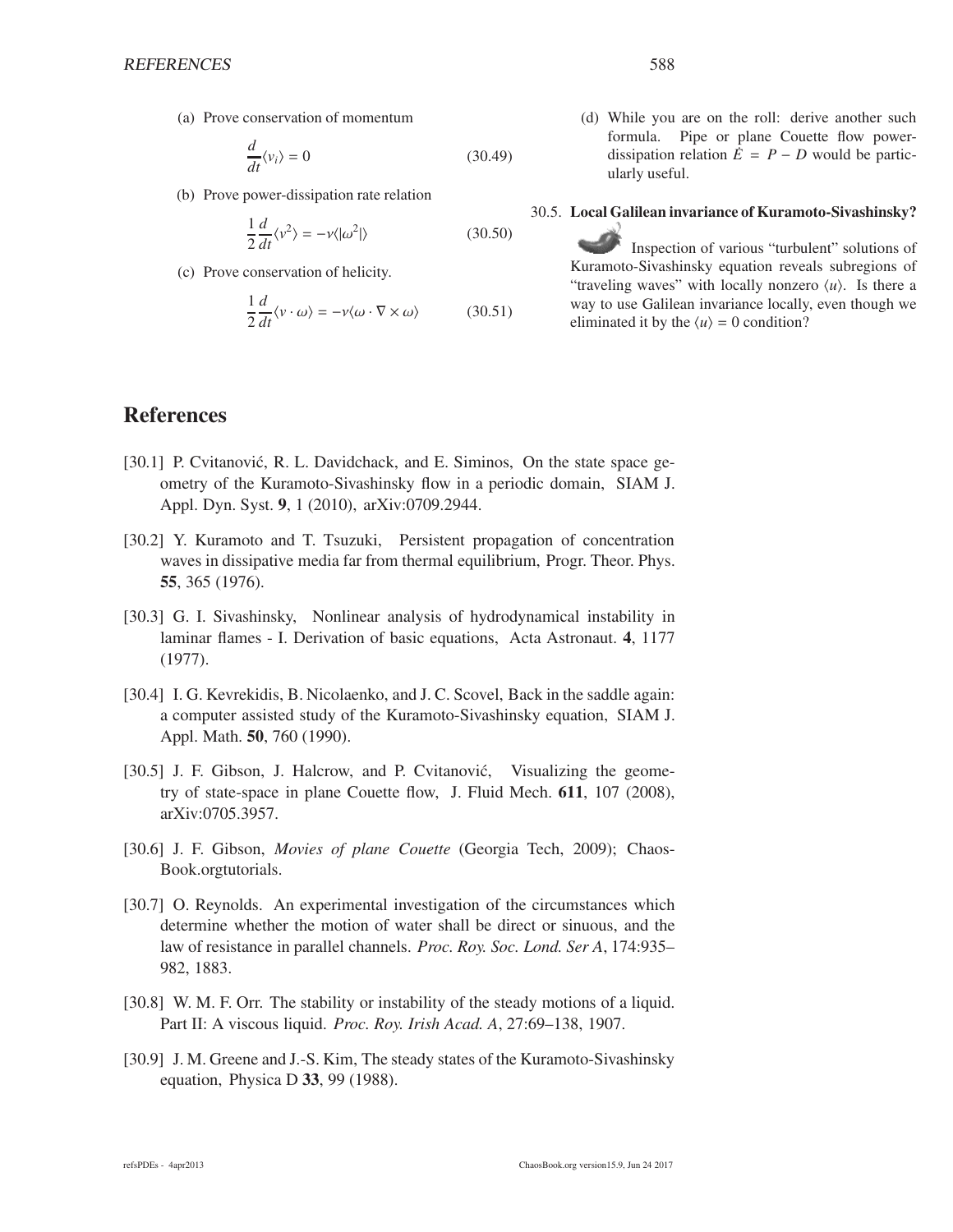- [30.10] G. Kawahara and S. Kida. Periodic motion embedded in plane Couette turbulence: Regeneration cycle and burst. *J. Fluid Mech.*, 449:291–300, 2001.
- [30.11] T. J. Bridges, private communication.
- [30.12] U. Frisch, *Turbulence* (Cambridge Univ. Press, Cambridge, 1996).
- [30.13] P. J. Davis, "Spanning multiple worlds," *SIAM News* 41 (Dec. 2008).
- [30.14] C. Foias, B. Nicolaenko, G.R. Sell, and R. Témam, "Kuramoto-Sivashinsky equation," *J. Math. Pures et Appl.* 67, 197 (1988).
- [30.15] F. Christiansen, P. Cvitanović and V. Putkaradze, "Spatiotemporal chaos in terms of unstable recurrent patterns," *Nonlinearity* 10, 55 (1997); arXiv:chao-dyn/9606016.
- [30.16] P. Holmes, J.L. Lumley and G. Berkooz, *Turbulence, Coherent Structures, Dynamical Systems and Symmetry* (Cambridge U. Press, Cambridge 1996).
- [30.17] I.G. Kevrekidis, B. Nicolaenko and J.C. Scovel, "Back in the saddle again: a computer assisted study of the Kuramoto-Sivashinsky equation," *SIAM J. Applied Math.* 50, 760 (1990).
- [30.18] D. Michelson, Steady solutions of the Kuramoto-Sivashinsky equation, Physica D 19, 89 (1986).
- [30.19] L. Giacomelli and F. Otto, New bounds for the Kuramoto-Sivashinsky equation, Comm. Pure Appl. Math. 58, 297 (2005).
- [30.20] J. C. Bronski and T. N. Gambill, Uncertainty estimates and *L*<sup>2</sup> bounds for the Kuramoto-Sivashinsky equation, Nonlinearity 19, 2023–2039 (2006); arXiv:math/0508481.
- [30.21] "Chaotic field theory: a sketch," *Physica* A 288, 61 (2000); arXiv:nlin.CD/0001034.
- [30.22] Y. Lan, *Dynamical systems approach to 1-d spatiotemporal chaos A cyclist's view,* Ph.D. thesis, Georgia Inst. of Tech. (2004).
- [30.23] Y. Lan and P. Cvitanović, "Unstable recurrent patterns in Kuramoto-Sivashinsky dynamics," *Phys. Rev. E* 78, 026208 (2004); arXiv:0804.2474.
- [30.24] A. K. Kassam and L. N. Trefethen, "Fourth-order time stepping for stiff PDEs," *SIAM J. Sci. Comp.*, (2004).
- [30.25] Poul Martin Møller, *En dansk Students Eventyr [The Adventures of a Danish Student]* (Copenhagen 1824).
- [30.26] H. K. Moffatt, Fixed points of turbulent dynamical systems and suppression of nonlinearity, Comment 1, in *Whither Turbulence! Turbulence at the Crossroads*, edited by J. L. Lumley, pp. 250–257, Springer, New York, 1990.